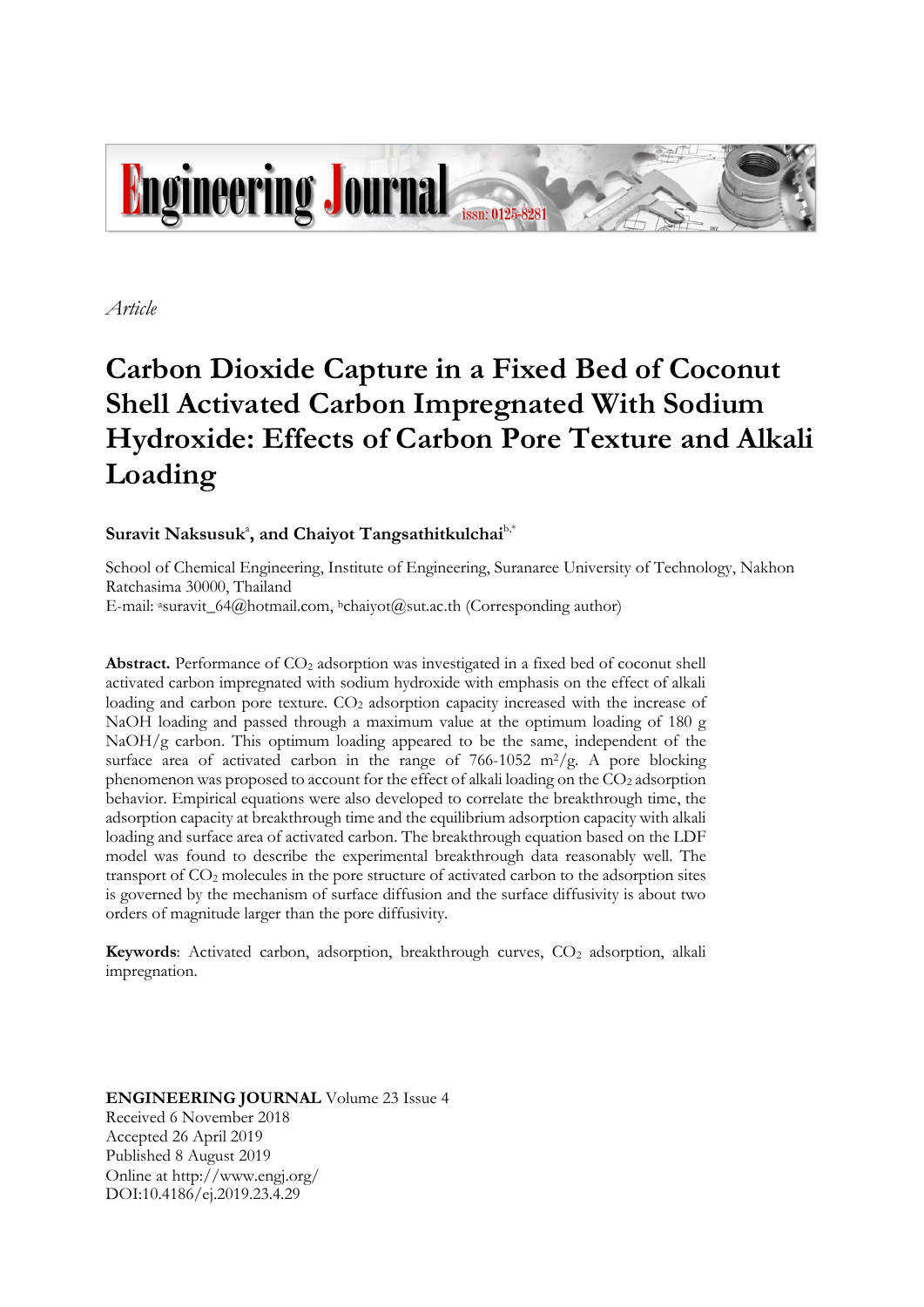# **1. Introduction**

CO2 generated from power plants burning fossil fuels and large industrial sectors has posed a serious problem and concern to global warming and climate change [1,2]. Worldwide, power generation alone emits nearly 10 billion tons of  $CO_2$  annually, accounting for about 25% of total  $CO_2$  emission [3]. As a result, there is an urgent need to be able to control the level of  $CO<sub>2</sub>$  being released into the atmosphere from those anthropogenic sources. Current technologies dealing with CO<sub>2</sub> removal have been achieved through the process of carbon capture and storage (CCS), consisting of three consecutive steps of carbon capture, transportation to the storage site and depositing in deep geological formations or in the form of mineral carbonates [4]. The capture of  $CO<sub>2</sub>$  is achieved by pre-combustion capture, post-combustion capture and oxy-fuel combustion. Of these processes, the post-combustion capture is the most preferred choice due to the ease of retrofitting the existing power plants without affecting the overall process performance [5].

With regard to the post-combustion process, the separation of  $CO<sub>2</sub>$  from flue gas by absorption with liquid solvents such as monoethanolamine (MEA) and diethanolamine (DEA) is the most mature technology. However, despite the high separation efficiency of the chemical absorption system, it has a number of inherent drawbacks, for example, amine degradation that results in solvent loss and the generation of many toxic substances, high corrosiveness of the solvents and high energy consumption for solvent recovery [6,7]. Due to these limitations, adsorption technology has emerged as a promising alternative for  $CO<sub>2</sub>$  removal from flue gas. It offers many advantages including, low manufacturing cost, high thermal stability, high adsorption capacity, low energy requirement, and low sorbent regeneration cost [8-10]. Among the various available adsorbents for CO<sup>2</sup> capture, the use of activated carbon is quite attractive. It has several desirable properties such as flexibility of controlling pore size distribution during preparation, large surface area, large micropore volume for effective CO<sup>2</sup> adsorption, reasonably high pellet strength, fast regeneration for repeated usage, insensitivity to moisture due to surface hydrophobicity and capability of surface chemical modification for increased sorption selectivity [11]. There are a number of investigations on  $CO<sub>2</sub>$  capture by physically- and chemically-activated carbon prepared from various biomass waste [12-14]. The equilibrium adsorption capacity for  $CO_2$  was reported to be in the range of 2-5 mmol/g at 25 $\degree$ C and decrease with increasing the adsorption temperature, hence indicating the physical adsorption between adsorbent and adsorbate molecules.

The adsorption capacity of  $CO<sub>2</sub>$  from flue gas can be further increased by increasing the affinity and selectivity of  $CO<sub>2</sub>$  toward the carbon surface. Since  $CO<sub>2</sub>$  is an acid gas, the creation of basic sites onto the surface of activated carbon will help increase the adsorption selectivity by acid-base interaction [15]. The most commonly used method of introducing the basic sites is by wet impregnating the activated carbon with an alkali solution such as ethanolamine, KOH and NaOH [16-18]. However, in contrast to the CO<sub>2</sub> adsorption with the unmodified activated carbon which requires a high proportion of microporosity, mesoporous carbon is more appropriate for the impregnation process to prevent the blocking of pore structure at high alkali loadings [5].

In general, adsorption study can be performed in batch mode or continuous mode. For a batch operation, information on both equilibrium (isotherm data) and kinetics (data on how fast the adsorbate molecules transport to the adsorption sites) are of prime interest. For a continuous operation, adsorption is often performed in a fixed bed of solid adsorbent due to its wide spread applications in industries. The present work is therefore focused on studying the capture of  $CO<sub>2</sub>$  from a gas mixture of  $CO<sub>2</sub>$  and  $N<sub>2</sub>$  whose composition simulates that of the flue gas. Adsorption experiments were carried out in a fixed bed column and the adsorbent particles used were coconut shell activated carbon impregnated with a sodium hydroxide solution. Sodium hydroxide was employed as an impregnant because of its low cost and easy availability. Two major parameters, which directly affect the number of adsorption sites and hence the adsorption performance, including pore texture of the test carbon and the amount of alkali loading, were investigated. A model was proposed to explain the role of NaOH loading on the adsorption efficiency of carbon dioxide. In addition, empirical correlations were also proposed for the adsorption capacity of CO<sub>2</sub> as functions of NaOH loading and surface area of the tested activated carbons.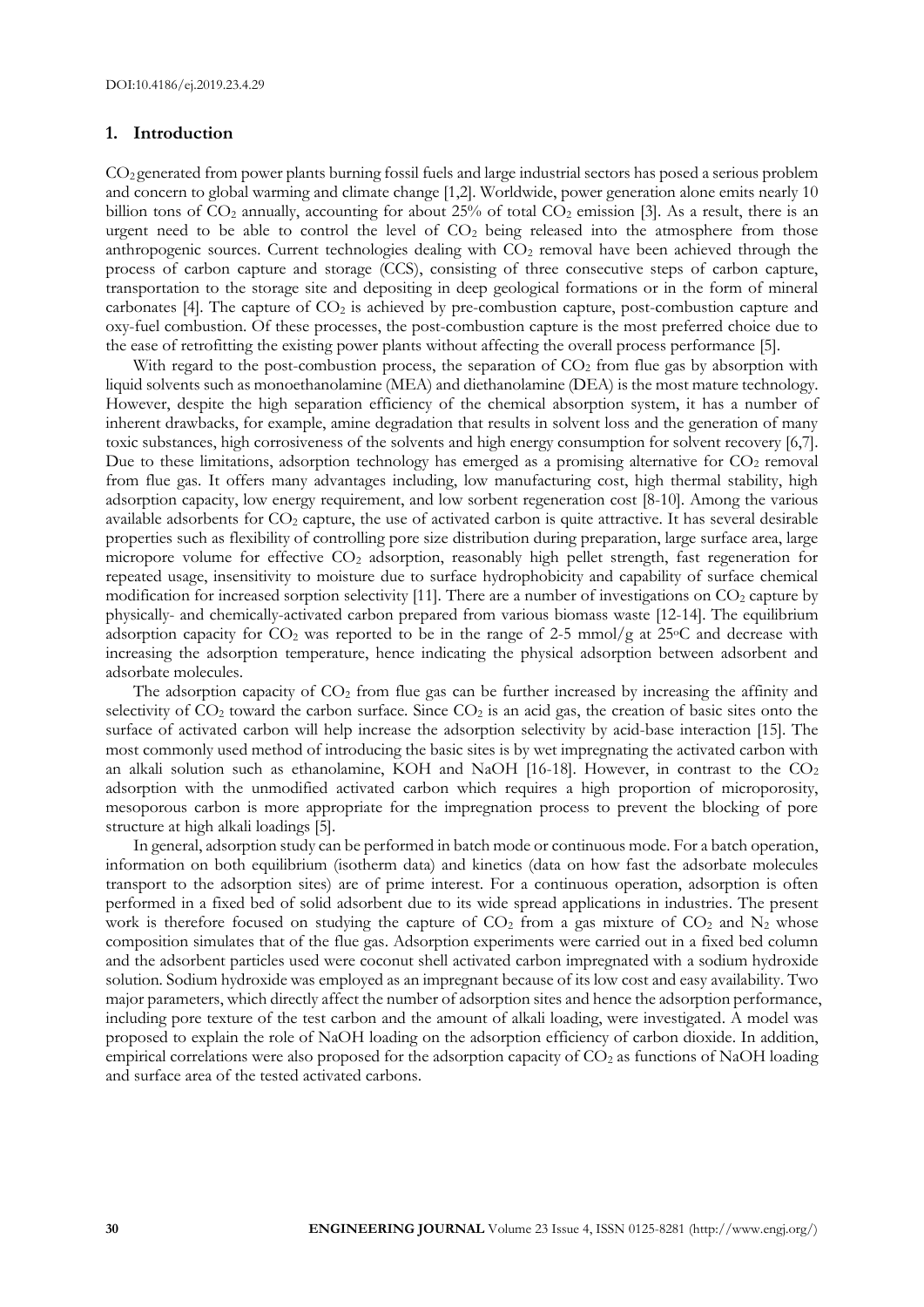## **2. Theory**

## **2.1. Adsorption Performance of a Fixed Bed**

The adsorption performance of an adsorbate in a fixed bed of adsorbent particles can be assessed by following the response of the exit concentration of the adsorbate as a function of time. The collected information presented as a plot of the ratio of the outlet and inlet adsorbate concentration  $(C/C_0)$  versus time is called the breakthrough curve which has a characteristic of a S-shaped curve. The steepness (slope) and position on the time scale reflect the adsorption behavior of adsorbate inside the adsorbent bed. A steeper slope indicates the lowering of internal mass transfer resistance for transporting the adsorbate to the adsorption sites, while the shifting of the curve to a higher value of time scale signifies a strong affinity between the adsorbent and adsorbate molecules. Both characteristics imply the increased adsorption capacity of the adsorbate. The time at which  $C/C_0 = 0.05$  is termed the breakthrough time (t<sub>B</sub>), which is the time that the adsorption operation is to be interrupted and the regeneration of the solid adsorbent is required. The time at which  $C/C_0 = 0.95$ , where the bed becomes fully exhausted, is called the equilibrium time (t<sub>E</sub>). The adsorption capacity of adsorbate at  $t_B$  and  $t_E$  can then be calculated from the breakthrough data by the following equations [16]

$$
q_B = \left(\frac{C_0 Q}{W}\right)_0^B \left[\frac{1 - C}{C_0}\right] dt \tag{1}
$$

$$
q_E = \left(\frac{C_0 Q}{W}\right) \int_0^{t_E} \left[\frac{1 - C}{C_0}\right] dt
$$
 (2)

where C and  $C_0$  = outlet and inlet concentration of adsorbate, respectively,  $Q$  = volume flow rate of the feed gas and  $W =$  weight of adsorbent. The integral terms in Eqs. (1) and (2) can be estimated from the areas above the breakthrough curve at  $t_B$  and  $t_E$ , respectively.

### **2.2. Breakthrough Model**

A mathematical equation describing the breakthrough curve can be derived by performing a mass balance on a single adsorbate over a differential length of the adsorbent bed under an isothermal condition [19]. The resulting equation obtained reads

$$
-D_z \frac{\partial^2 C}{\partial z^2} + u \frac{\partial C}{\partial z} + \frac{\partial C}{\partial t} + \frac{(1 - \varepsilon_h)}{\varepsilon_h} \frac{\partial q}{\partial t} = 0
$$
\n(3)

$$
\bar{q} = \frac{3}{R_p^3} \int_{0}^{R_p} qr^2 dr
$$
\n(4)

and

where  $q =$  adsorbed-phase concentration,  $D_z =$  axial dispersion coefficient,  $C =$  adsorbate concentration in the fluid phase, u = interstitial gas velocity,  $R_p$  = radius of an adsorbent particle,  $\varepsilon_b$  = bed porosity, z = distance along the bed and  $t = time$ .

Equations (3) and (4) can be solved based on the complexity of the model assumptions, for example, isothermal or adiabatic operations, trace or high concentration of adsorbate, type of adsorption isotherms (linear or curved) to arrive at the concentration profile of the adsorbate inside the adsorption bed as a function of time. To obtain the breakthrough equation ( $C/C<sub>o</sub>$  vs. t), the axial distance (z) in the concentration profile equation is just replaced by the bed length  $(L_B)$ .

The simplest model to obtain the breakthrough equation is based on the concept of the linear driving force model (LDF) [20] which assumes that the effect of axial dispersion is negligible, the adsorption isotherm is linear and the rate of adsorption can be represented by the following linear rate equation.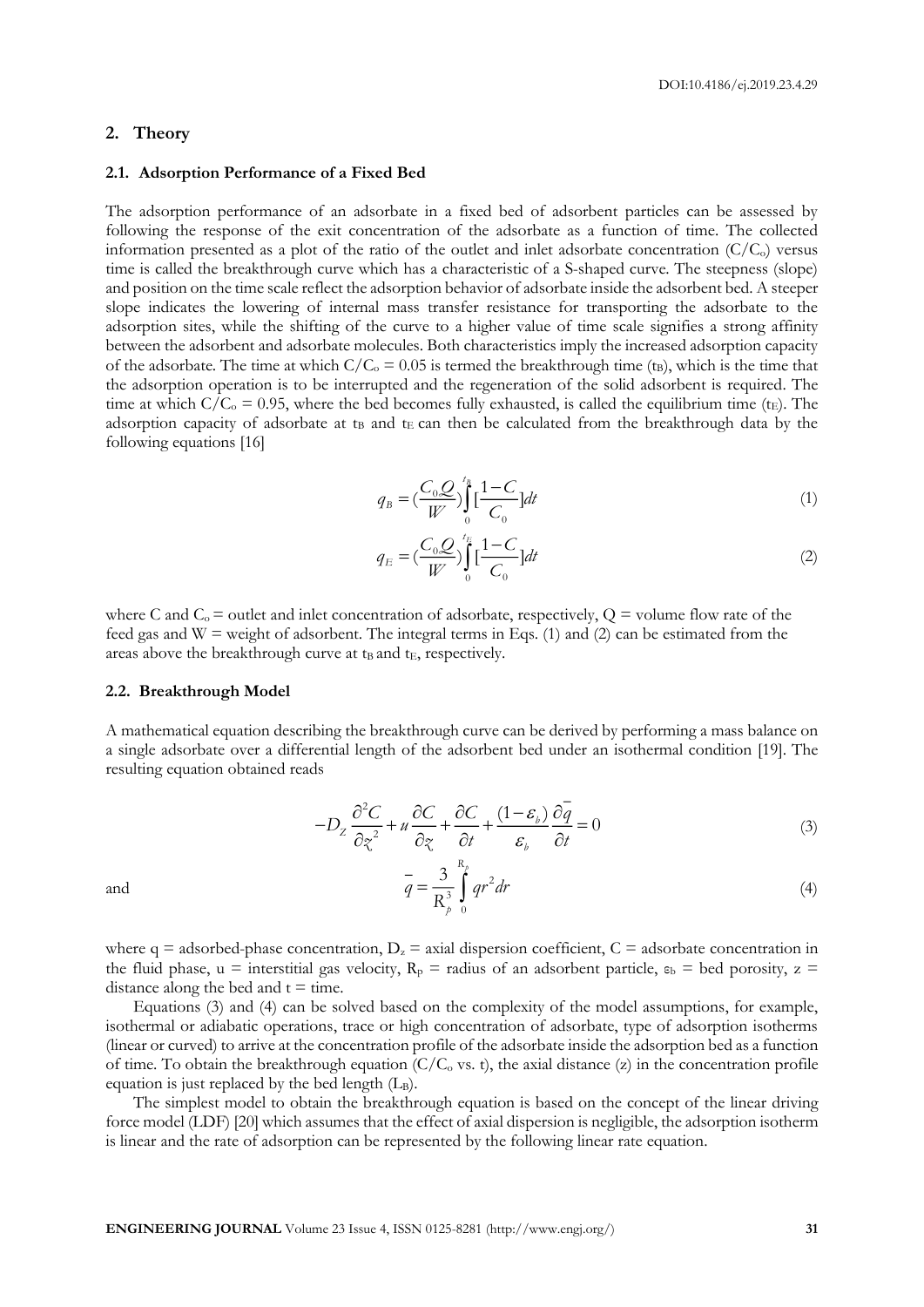$$
\frac{\partial \overline{q}}{\partial t} = k_p(\overline{q}^* - \overline{q}) = k_p K(C - C^*)
$$
\n(5)

where  $k_p$  is the particle mass transfer coefficient, K is the Henry constant of the linear isotherm,  $q^*$  is the adsorbed - phase concentration that is in equilibrium with the bulk phase concentration  $(C)$  and  $C^*$  is the bulk-phase concentration that is in equilibrium with the average adsorbed-phase concentration (  $\overline{q}$  ).

The breakthrough equation derived from the LDF theory is referred to as the Klinkenberg's model [21]. The approximate equation for a long bed is given by

$$
\frac{C}{C_0} = \frac{1}{2} [1 + erf(\sqrt{\tau} - \sqrt{\xi} + \frac{1}{8\sqrt{\tau}} + \frac{1}{8\sqrt{\xi}})](error < 0.6\% \text{ for } \xi > 2.0)
$$
\n(6)

where

$$
\xi = k_p K L_B (1 - \varepsilon_b) / u \varepsilon_b \qquad \text{and} \qquad \tau = k_p [t - (L_B / u)]
$$

The term  $k_pK$  in Eq. 5 is related to the external and internal mass transfer resistances as characterized by the film mass transfer coefficient ( $k_c$ ) and the effective pore diffusivity ( $D_e$ ), respectively, as follows [19]

$$
\frac{1}{k_p K} = \frac{R_p}{3k_c} + \frac{R_p^2}{15D_e}
$$
 (7)

where  $R_p$  is the radius of the adsorbent particle.

The film mass transfer coefficient  $(k_c)$  can be estimated from the correlation of Sherwood number  $(N_{Sh})$ with correction for axial dispersion as proposed by Wakao and Funazkri [22]. The equation reads

$$
N_{Sb} = \frac{k_c d_p}{D_m} = 2 + 1.1 \left(\frac{d_p G}{\mu}\right)^{0.6} \left(\frac{\mu}{\rho D_m}\right)^{1/3}
$$
(8)

where  $d_p =$  particle diameter,  $D_m =$  molecular diffusivity of the diffusing species,  $G =$  mass velocity of fluid,  $\mu$  = fluid viscosity and  $\rho$  = fluid density.

The molecular diffusivity of  $CO_2$  in a binary mixture of  $CO_2$  and  $N_2$  is determined from the Chapman-Enskog equation [23] and has a value of  $1.74x10^{-5}$  m<sup>2</sup>/s. The film mass transfer coefficient of CO<sub>2</sub> (kc) calculated from Eq.  $(8)$  is equal to 0.0278 m/s.

#### **3. Material and Method**

## **3.1. Raw Materials**

**32 ENGINEERING JOURNAL** Volume 23 Issue 4, ISSN 0125-8281 (http://www.engj.org/) The activated carbon used in this study is a commercial activated carbon produced from coconut shell by steam activation and supplied by C. Gigantic Carbon Co., Ltd., Nakhon Ratchasima, Thailand. It has an average particle size of 1.29 mm (14x16 mesh screen size). Two types of activated carbon (designated as AC1 and AC2) having different pore structures were employed in the present work. The BET surface area and total pore volume of AC1 and AC2 are 766 m<sup>2</sup>/g and 0.387 cm<sup>3</sup>/g, and 1,052 m<sup>2</sup>/g and 0.547 cm<sup>3</sup>/g, respectively. Carbon dioxide gas and nitrogen gas of high purity (99.99%) being used for the adsorption study were purchased from Linde Thailand. Sodium hydroxide pellets (AR grade) was purchased from Carlo Erba Reagents.

## **3.2. Alkali Impregnation**

Alkali impregnated activated carbon was prepared by mixing 50 g of activated carbon, corresponding to a bulk volume of 110 cm<sup>3</sup> and void volume of 45 cm<sup>3</sup>, with 180 cm<sup>3</sup> of NaOH solution of the desired concentration (3-15 wt% NaOH). Next, the mixture was shaken in a water bath at room temperature using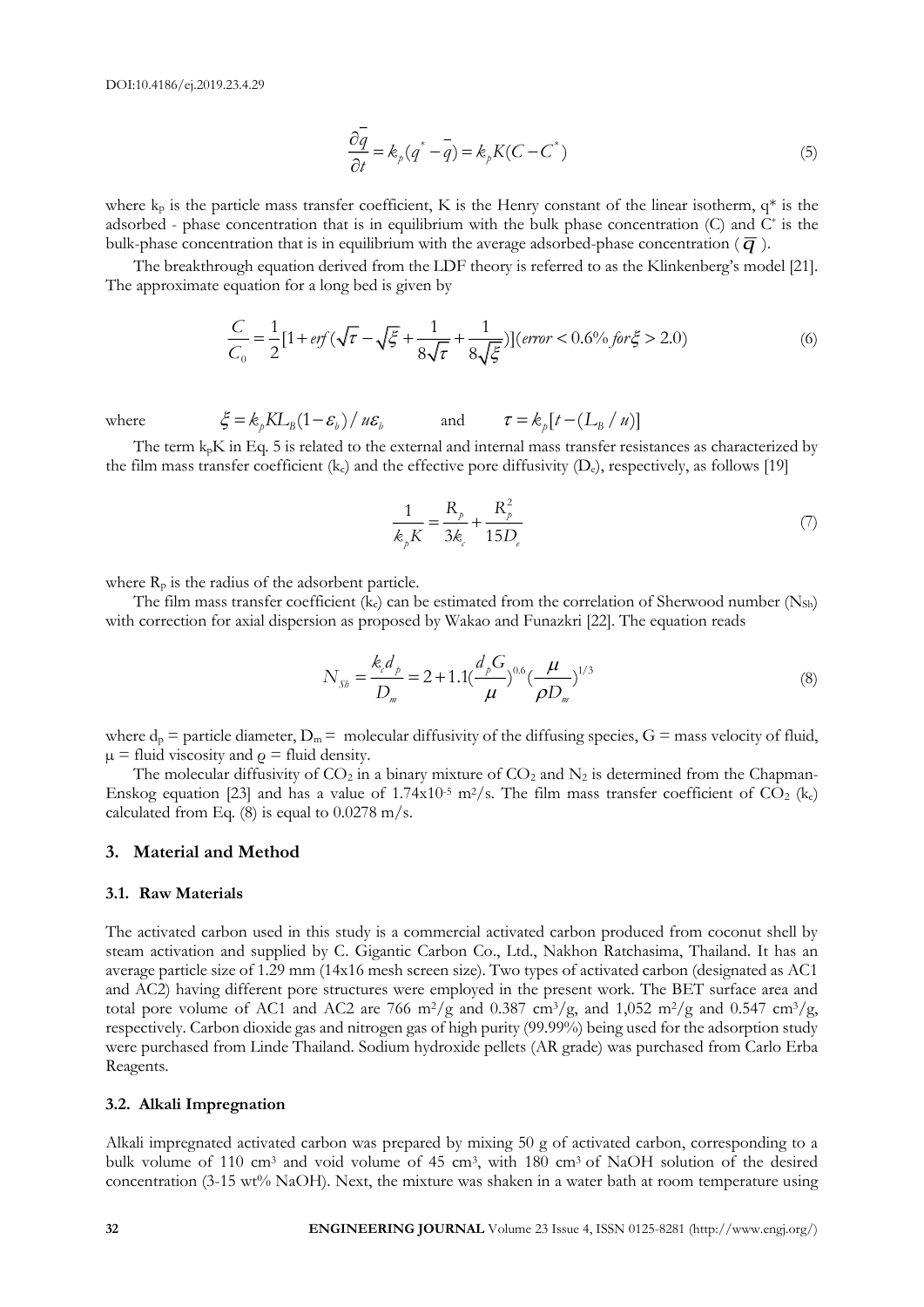the shaking speed of 180 rpm for 90 min to reach equilibrium. The whole sample was then dried in an electric oven at 110oC for 48 h. Each impregnated carbon was given a sample name by the type of activated carbon (AC1 or AC2) followed by the weight % of NaOH solution used for the impregnation. For example, sample AC1-5 indicates activated carbon AC1 which was impregnated with 5 wt% NaOH solution.

# **3.3. Pore Characterization of Activated Carbons**

Porous properties of the original and alkali impregnated activated carbons were determined from the  $N_2$ adsorption isotherms measured at -196°C (77K) using the surface area analyzer (ASAP2010, Micromeritics, US). Specific surface area of each activated carbon sample was calculated from the derived  $N_2$  isotherms employing the BET equation [24]. The micropore volume was computed from the t-plot method [25]. The total pore volume was determined from the amount of gas adsorbed at the relative gas pressure  $(P/P<sub>o</sub>)$  of 0.98, and converted this number to the volume of  $N_2$  in liquid state. The average pore diameter was calculated from the equation 4V/A based on the assumption of cylindrical pore shape, where V and A represent the total pore volume and BET surface area, respectively.

# **3.4. Fixed-bed Adsorption of CO<sup>2</sup>**

The study of CO<sup>2</sup> adsorption in a fixed bed of virgin and alkali impregnated activated carbon was carried out at atmospheric pressure in a clear acrylic column of 1 cm in diameter and 60 cm in height. Figure 1 shows the experimental set up for  $CO_2$  adsorption experiments. The adsorption temperature was fixed at 35 $\degree$ C for all experimental runs by circulating water from a temperature-controlled water bath through the column jacket. The column was first purged with nitrogen gas flowing at the rate of 100 cm3/min for 15 min. After that, activated carbon was loaded into the column to the desired height. Next, nitrogen and carbon dioxide were allowed to flow from the supply tanks and mixed thoroughly along a long pipe section and passed through a by-pass line at the pre-calculated flow rates (measured with two separate rotameters for each gas) to give the gas mixture composition of 13 vol<sup> $\%$ </sup> CO<sub>2</sub> (an average CO<sub>2</sub> concentration in the flue gas burning a solid fuel). A portable gas analyzer (BIOGAS 5000, Geotech, UK) was used to check for the required inlet CO<sup>2</sup> concentration. Now, the feed gas mixture was admitted into the adsorption column and the timing was started. The exit concentration of  $CO<sub>2</sub>$  was recorded as a function of time using the gas analyzer until the measured concentration approached the inlet  $CO<sub>2</sub>$  concentration. Table 1 summarizes the experimental conditions used for the adsorption study.

| Conditions                                                | <b>Values</b> |
|-----------------------------------------------------------|---------------|
| NaOH concn. for impregnation                              | $0 - 15$      |
| $(wt\%)$                                                  |               |
| Surface area of activated carbon                          | 766, 1052     |
| $(m^2/g)$                                                 |               |
| $\%$ CO <sub>2</sub> in the feed gas (vol <sup>\0</sup> ) | 13            |
| Amount of activated carbon (g)                            | 10            |
| Bed height (cm)                                           | 28.2          |
| Gas superficial velocity                                  | 3.03          |
| (m/min)                                                   |               |
| Temperature (°C)                                          | 35            |

Table 1. Experimental conditions for  $CO<sub>2</sub>$  adsorption study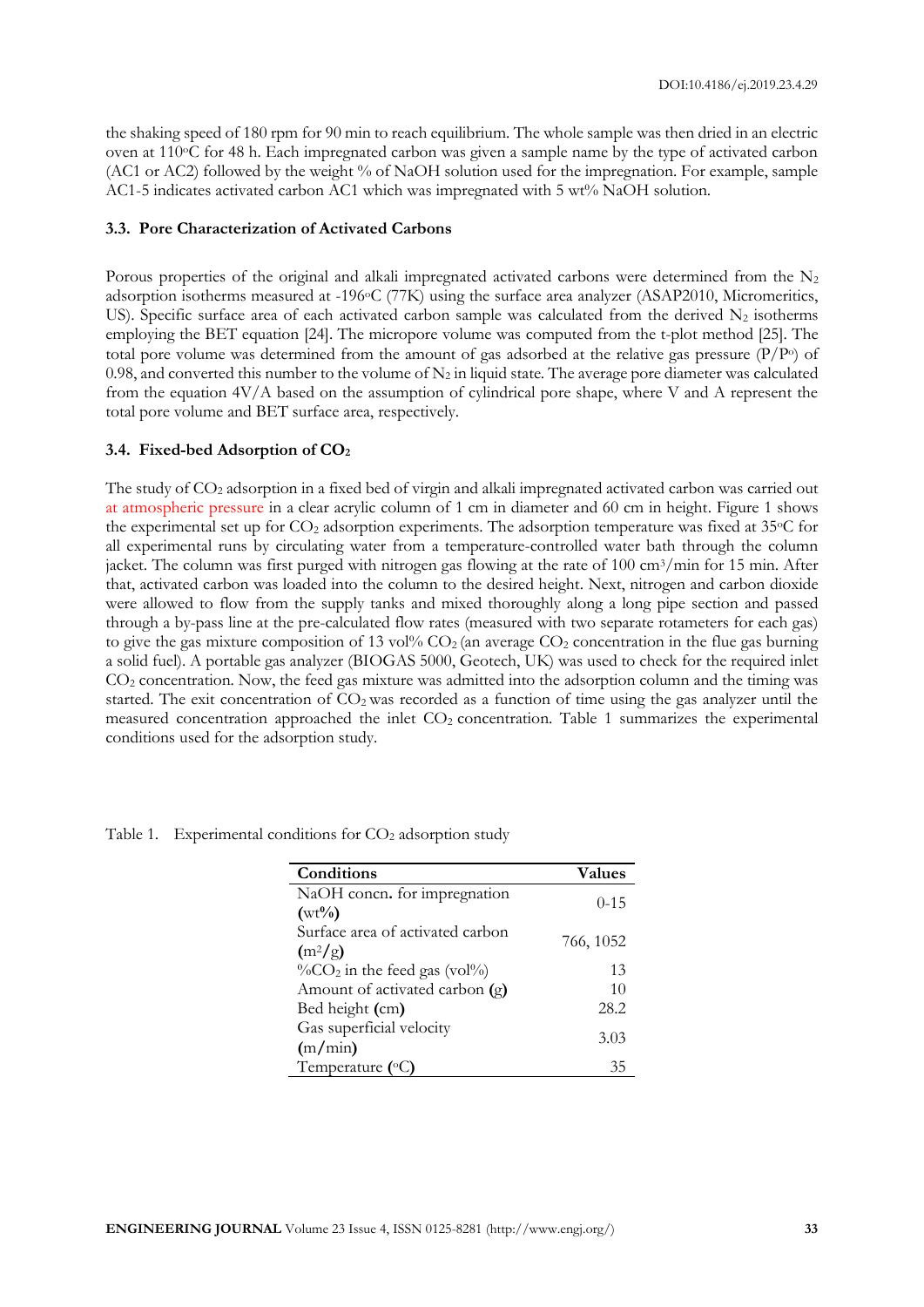

Fig. 1. Schematic of experimental set-up for  $CO<sub>2</sub>$  adsorption study.

#### **4. Results and Discussion**

## **4.1. Pore Structure of Activated Carbons**

Figure 2 shows typical nitrogen adsorption-desorption isotherms of the tested activated carbons. All isotherms show Type I isotherm according to the IUPAC classification [26], typified by a sharp increase of the amount adsorbed at low pressures and followed by a plateau region at higher pressures. This type of isotherm indicates that the original activated carbons (AC1 and AC2) prepared from coconut shell contain mostly micropores (pore size smaller than 2 nm) (see Table 2) and the amount of  $N_2$  adsorbed by AC2 is higher than that of AC1, thus indicating larger surface area and pore volume of the AC2 sample.

The N<sup>2</sup> isotherms in Fig. 2 also shows small hysteresis loops notably for the original AC1 and AC2, indicating the existence of some mesopores which was found to possess about 17.8 and 28.2 % of the total pore volume for AC1 and AC2, respectively (see Table 2). It is also observed that the size of hysteresis loop tends to decrease as the NaOH loading is increased, caused by the consequent decrease of the average pore size.

Table 2 lists the porous properties of the original and alkali modified activated carbons. Both the surface area and pore volume tend to decrease as the amount of NaOH depositing in the pores is increased. About a fivefold increase of NaOH loading from 0-540 mg NaOH/g carbon lowers the surface area of AC1 and AC2 by 43.5% and 51.1%, respectively. The continued decrease in surface area with increasing NaOH loading signifies the decreasing amount of  $N_2$  adsorption on the internal surface of activated carbon, as seen from Fig. 2. This result of lowering in surface area is possibly caused by the effect of pore restriction whereby the volume of pore space starts to decline with increasing amount of deposited layer of NaOH molecules inside the pores, giving less area for  $N_2$  adsorption to occur. At a very high NaOH loading, the pores will be completely blocked, thus preventing the diffusion of  $N_2$  to the inner adsorption sites. It is also noted from Table 2 that there is a slight decrease in the average pore size with the increase of NaOH loading.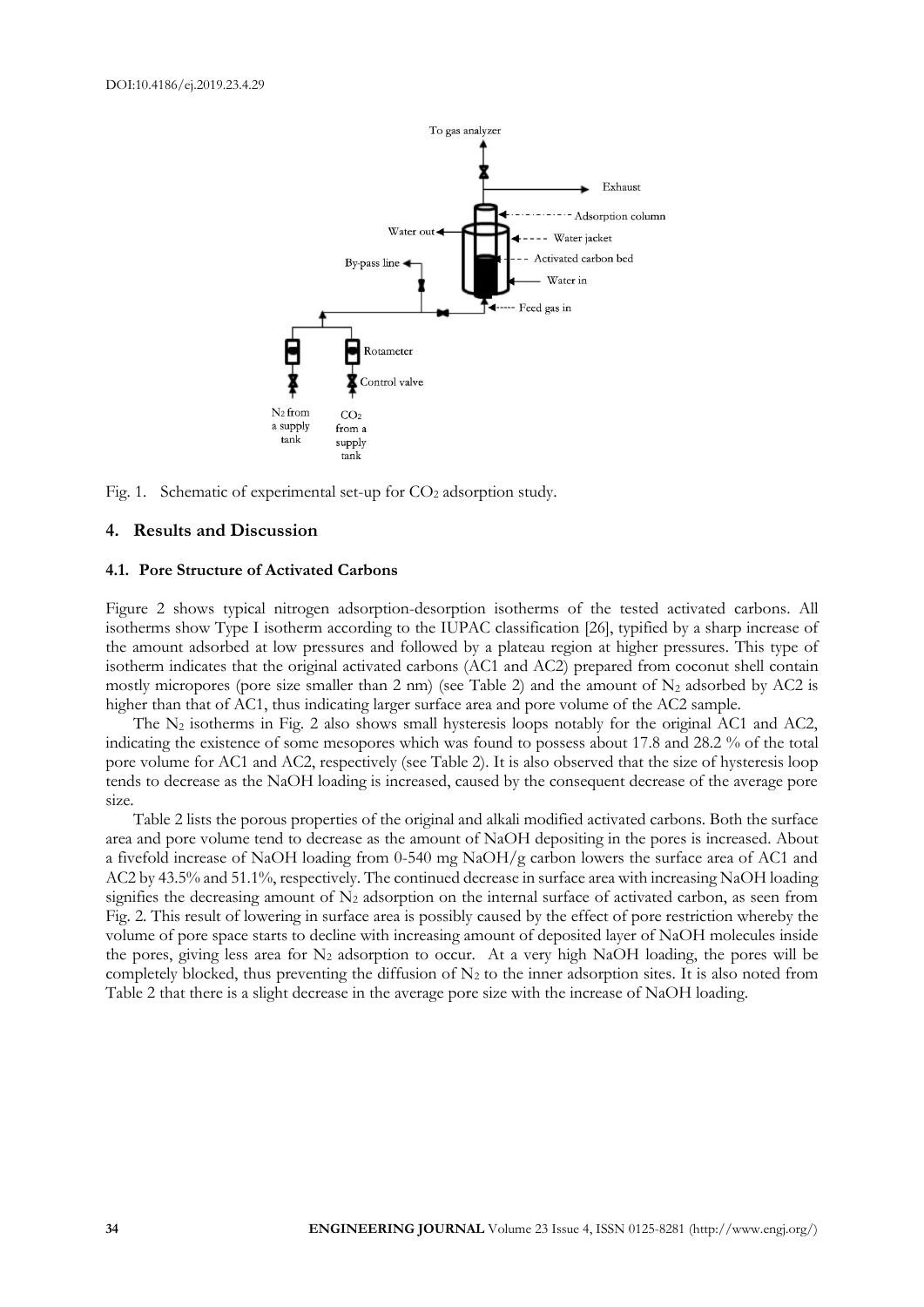| <b>Samples</b>  | %NaOH<br>solution<br>$(wt\%)$ | <b>NaOH</b><br>loading<br>(mg/g) | <b>BET</b><br>surface<br>area<br>(m2/g) | Micropore<br>volume<br>$\left(\frac{\text{cm}^3}{g}\right)$ | Mesopore<br>volume<br>$\left(\frac{\text{cm}^3}{\text{g}}\right)$ | Total pore<br>volume<br>$\left(\frac{\text{cm}^3}{\text{g}}\right)$ | Average<br>pore<br>diameter<br>(nm) |
|-----------------|-------------------------------|----------------------------------|-----------------------------------------|-------------------------------------------------------------|-------------------------------------------------------------------|---------------------------------------------------------------------|-------------------------------------|
| AC1             | $\overline{0}$                | $\theta$                         | 766                                     | 0.318                                                       | 0.069                                                             | 0.387                                                               | 2.02                                |
| $AC1-3$         | 3                             | 108                              | 663                                     | $(82.2\%)$<br>0.279<br>$(84.5\%)$                           | $(17.8\%)$<br>0.051<br>$(15.5\%)$                                 | 0.330                                                               | 1.99                                |
| $AC1-5$         | $\overline{5}$                | 180                              | 593                                     | 0.249<br>$(83.8\%)$                                         | 0.048<br>$(16.2\%)$                                               | 0.297                                                               | 2.00                                |
| AC1-7.5         | 7.5                           | 270                              | 529                                     | 0.219<br>$(82.6\%)$                                         | 0.046<br>$(17.4\%)$                                               | 0.265                                                               | 2.00                                |
| $AC1-10$        | 10                            | 360                              | 527                                     | 0.218<br>$(80.7\%)$                                         | 0.042<br>$(19.3\%)$                                               | 0.270                                                               | 2.05                                |
| AC1-15          | 15                            | 540                              | 433                                     | 0.183<br>$(85.1\%)$                                         | 0.052<br>$(14.9\%)$                                               | 0.215                                                               | 1.99                                |
| AC <sub>2</sub> | $\overline{0}$                | $\overline{0}$                   | 1052                                    | 0.393<br>$(71.8\%)$                                         | 0.154<br>$(28.2\%)$                                               | 0.547                                                               | 2.08                                |
| $AC2-3$         | $\overline{3}$                | 108                              | 841                                     | 0.330<br>$(78.6\%)$                                         | 0.090<br>$(21.4\%)$                                               | 0.420                                                               | 2.03                                |
| $AC2-5$         | 5                             | 180                              | 827                                     | 0.319<br>$(77.6\%)$                                         | 0.092<br>$(22.4\%)$                                               | 0.411                                                               | 2.03                                |
| AC2-7.5         | 7.5                           | 270                              | 750                                     | 0.297<br>$(80.3\%)$                                         | 0.073<br>$(19.7\%)$                                               | 0.370                                                               | 2.01                                |
| $AC2-10$        | 10                            | 360                              | 659                                     | 0.264<br>$(80.2\%)$                                         | 0.065<br>$(19.8\%)$                                               | 0.329                                                               | 2.00                                |
| $AC2-15$        | 15                            | 540                              | 514                                     | 0.198<br>$(76.4\%)$                                         | 0.061<br>$(23.6\%)$                                               | 0.259                                                               | 2.01                                |

Table 2. Porous properties of original and NaOH impregnated activated carbons.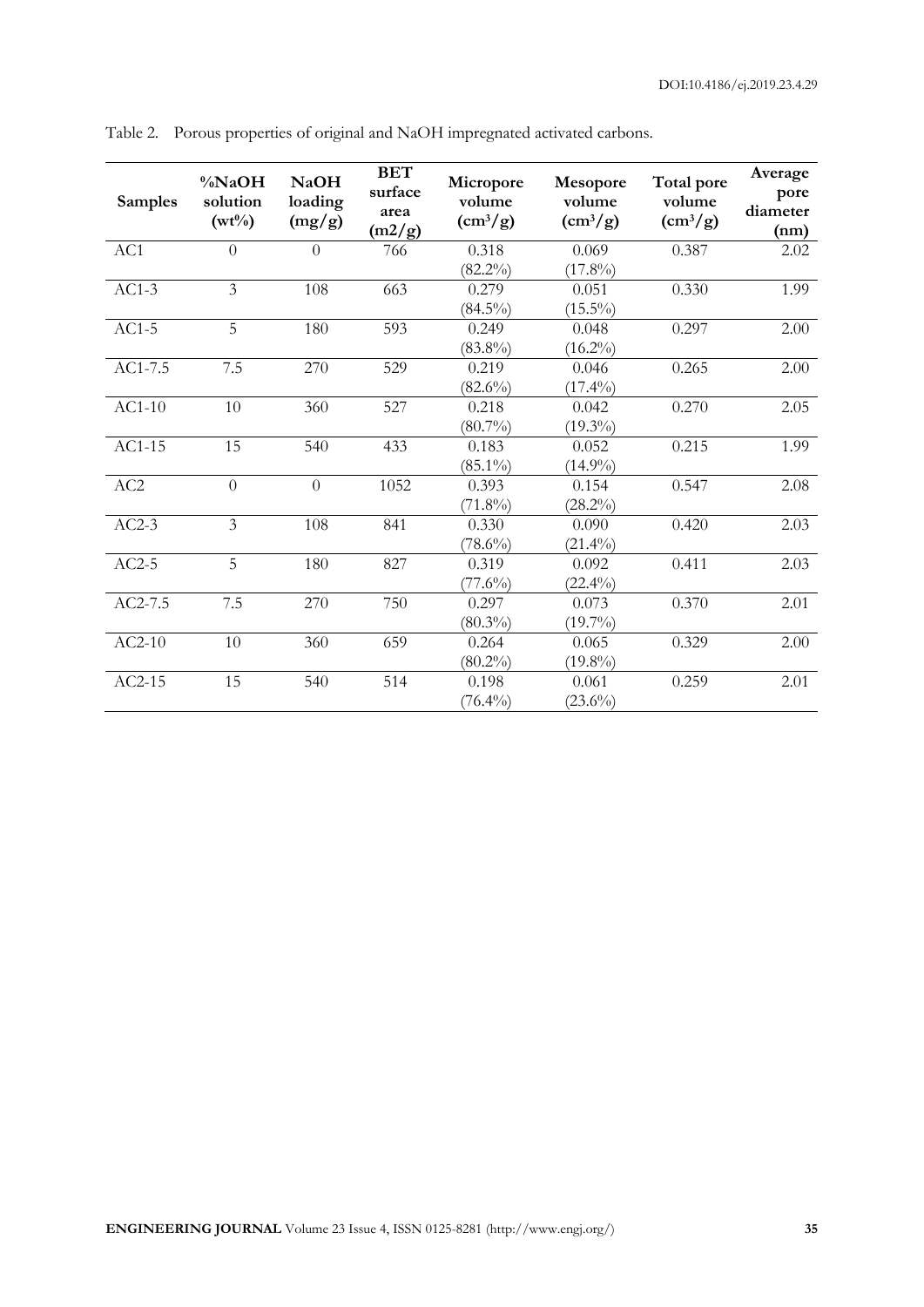

Fig. 2. N<sub>2</sub> adsorption isotherm of the original and NaOH impregnated activated carbons at -196 °C (77K).

# **4.2. Adsorption Performance**

The effects of surface area and NaOH loading on the breakthrough curves are illustrated in Figs. 3 and 4. It is clear that both variables exert a strong influence on the breakthrough time ( $t_B$ ) and equilibrium time ( $t_E$ ). However, there is virtually no effect of surface area and alkali loading on the slope of the breakthrough curves. In principle, the slope should consistently decrease with increasing alkali loading, caused by the consequent increase of mass transfer resistance that retards the transport of adsorbate molecules to the adsorption sites.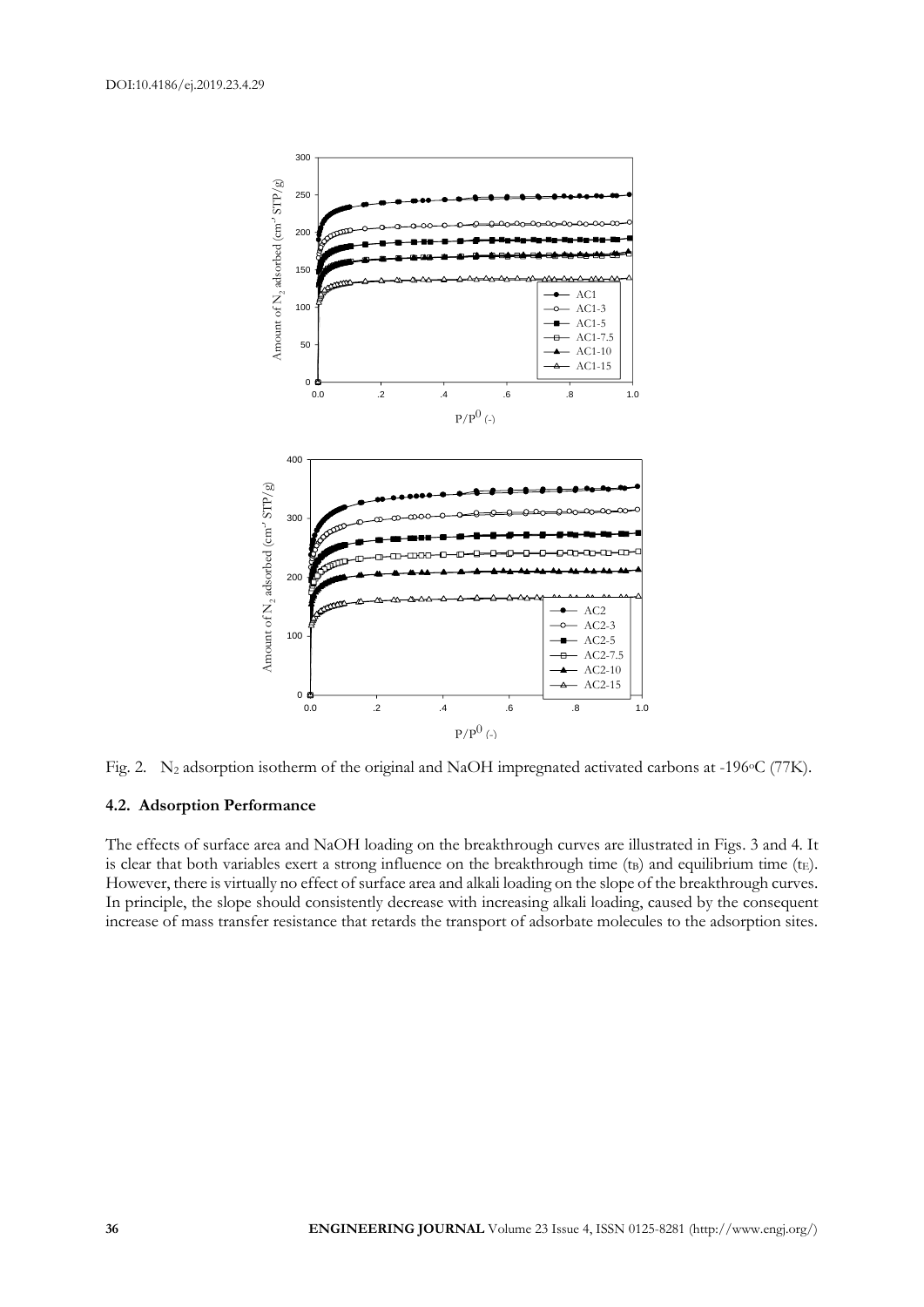

Fig. 3. Breakthrough curves for  $CO_2$  adsorption in a fixed bed of AC1 activated carbon impregnated with NaOH.



Fig. 4. Breakthrough curves for  $CO_2$  adsorption in a fixed bed of AC2 activated carbon impregnated with NaOH.

Figures 5, 6 and 7 show the effects of NaOH loading and carbon surface area on the breakthrough time (t<sub>B</sub>), the adsorption capacity at breakthrough time  $(q_B)$  and the adsorption capacity at equilibrium time  $(q_E)$ , respectively. All curves show similar patterns in that the value of each parameter increases with the increase of NaOH loading and passes through a maximum value at an optimum NaOH loading. The AC2 sample which has a larger surface area than AC1 gives correspondingly higher values of  $t_B$ ,  $q_B$  and  $q_E$  at the same alkali loading. The optimum loading occurs at the value of 180 mg NaOH/g carbon, corresponding to the 5 wt% NaOH solution, irrespective of the type of activated carbon at least for the surface area in the range from 766 to 1052 m<sup>2</sup>/g. The amount of  $CO_2$  adsorbed at the breakthrough time for AC1 with optimum alkali loading is 43% higher than that of the unmodified AC1 (17.5 vs 25.0 mg/g), while for AC2 the increase is around 40% (19.3 vs 26.8 mg/g).

The increasing-decreasing characteristic of  $t_B$ ,  $q_B$  and  $q_E$  with increasing alkali loading is associated with the competing effect of mass transport and adsorption process. At a low alkali loading, the diffusion rate of  $CO<sub>2</sub>$  is unaffected by the presence of NaOH inside the pores. Therefore, the amount of  $CO<sub>2</sub>$  adsorbed by the acid-base interaction is primarily determined by the number of active sites, leading to an increased adsorption capacity with an increasing NaOH loading. However, as the alkali loading is continually increased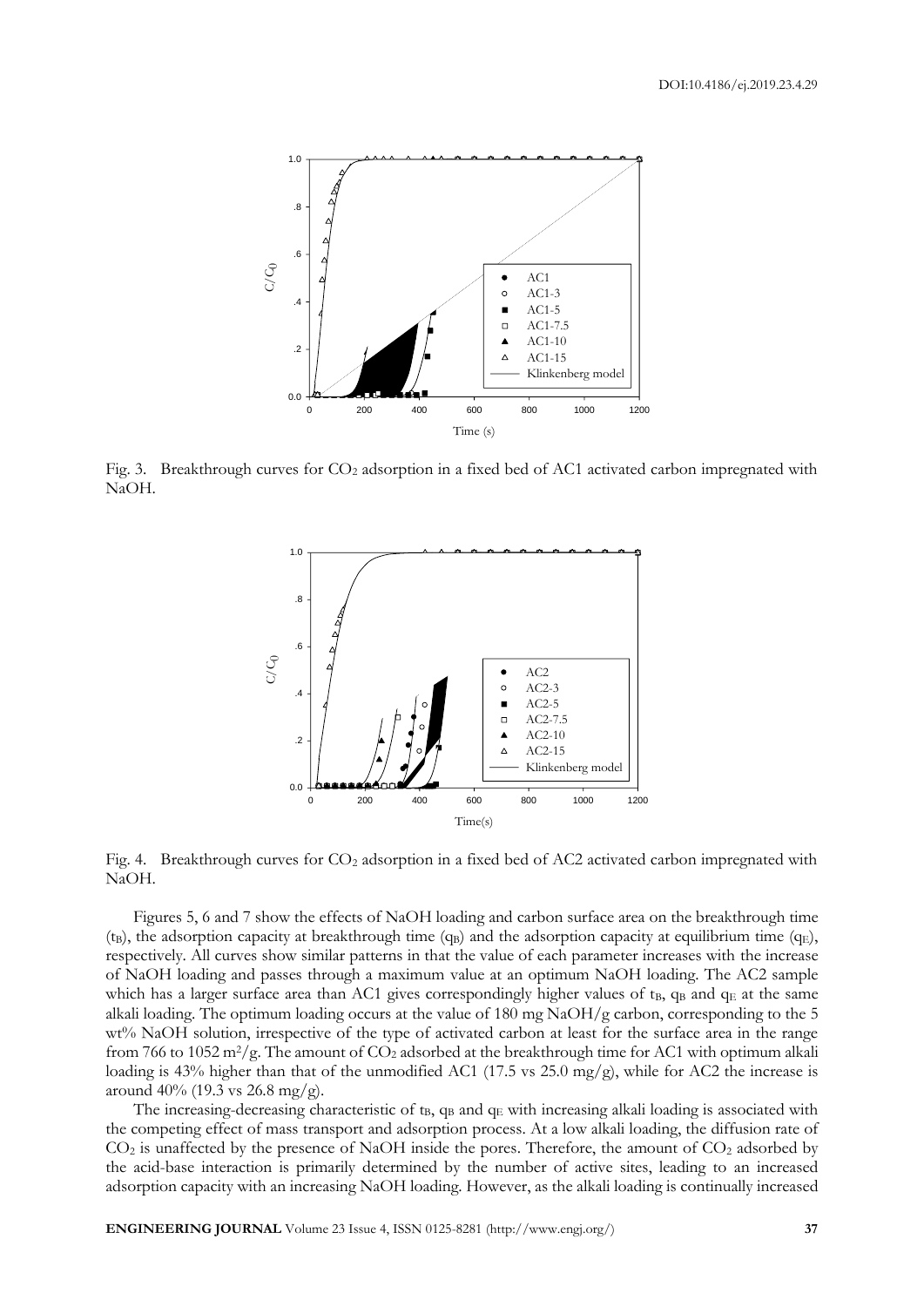to the point at which pore restriction (the decreasing of mean pore size) comes into effect, the mass transport will dictate the overall adsorption process and thus the adsorption rate drops significantly at a high alkali loading.

Figure 8 shows SEM images of activated carbons (AC2 samples) impregnated with five different concentrations of NaOH solution  $(0, 3, 5, 8, 4, 15, 15, 15)$ . There is clear evidence of NaOH particles dispersing on the activated carbon surface after the impregnation process. The number of residing particles appears to increase progressively with the increase of NaOH solution used for the impregnation. The width of pore mouth tends to get narrower as the NaOH loading is increased. At the optimum concentration of 5 wt% NaOH that gives the maximum adsorbed amount of CO<sub>2</sub>, some pore openings can still be observed. However, at higher concentration levels, the pore entrance is completely covered by the deposited layer of NaOH particles. These images evidently support the role of pore restriction effect on the adsorption capacity of CO<sup>2</sup> by the alkali impregnated carbon, as previously discussed.

To analyze the pore blocking effect further, an attempt is made here to estimate the critical pore size that the drop in the adsorption capacity is observed. A pore in activated carbon adsorbent is assumed to be a cylindrical tube having an average diameter  $d_p$  and length L. Hence, the pore volume is

$$
V_T = \frac{\pi}{4} d_p^2 L \tag{9}
$$

At the optimum NaOH loading that gives the maximum adsorbed amount of  $CO<sub>2</sub>$ , the volume of a NaOH deposited layer ( $V_{op}$ ) which reduces the pore diameter from  $d_p$  to the critical pore diameter ( $d_c$ ) can be written as

$$
V_{\varphi} = \frac{\pi}{4} (d_p^2 - d_c^2) L \tag{10}
$$

Eliminating L from Eqs. (9) and (10) yields

$$
d_{c} = d_{p} \left[ 1 - \frac{V_{\varphi}}{V_{T}} \right]^{1/2}
$$
\n(11)

As an example of the calculation, consider the activated carbon AC1. For this case, we have  $V_T = 0.387$ cm3/g, the optimal alkali loading is 180 mg NaOH/g carbon, the solid density of NaOH is 2.165 g/cm<sup>3</sup> and the mean pore diameter of AC1 (d<sub>p</sub>) is 20.2 A<sup>o</sup> (2.02 nm). Therefore, we obtain  $V_{op} = 180x10^{-3}/2.165 =$  $0.0831$  cm<sup>3</sup>/g.

Substituting  $V_T$  and  $V_{op}$  into Eq. (11) gives  $d_c = 17.90$  A<sup>o</sup> (1.79 nm). Thus, when the pore size of AC1 is reduced to a size smaller than 1.79 nm due to the increasing deposition of NaOH inside the pores, the adsorption capacity will start to fall. A similar calculation for AC2 gives a slightly larger critical pore size of 19.10A<sup>o</sup> (1.91nm).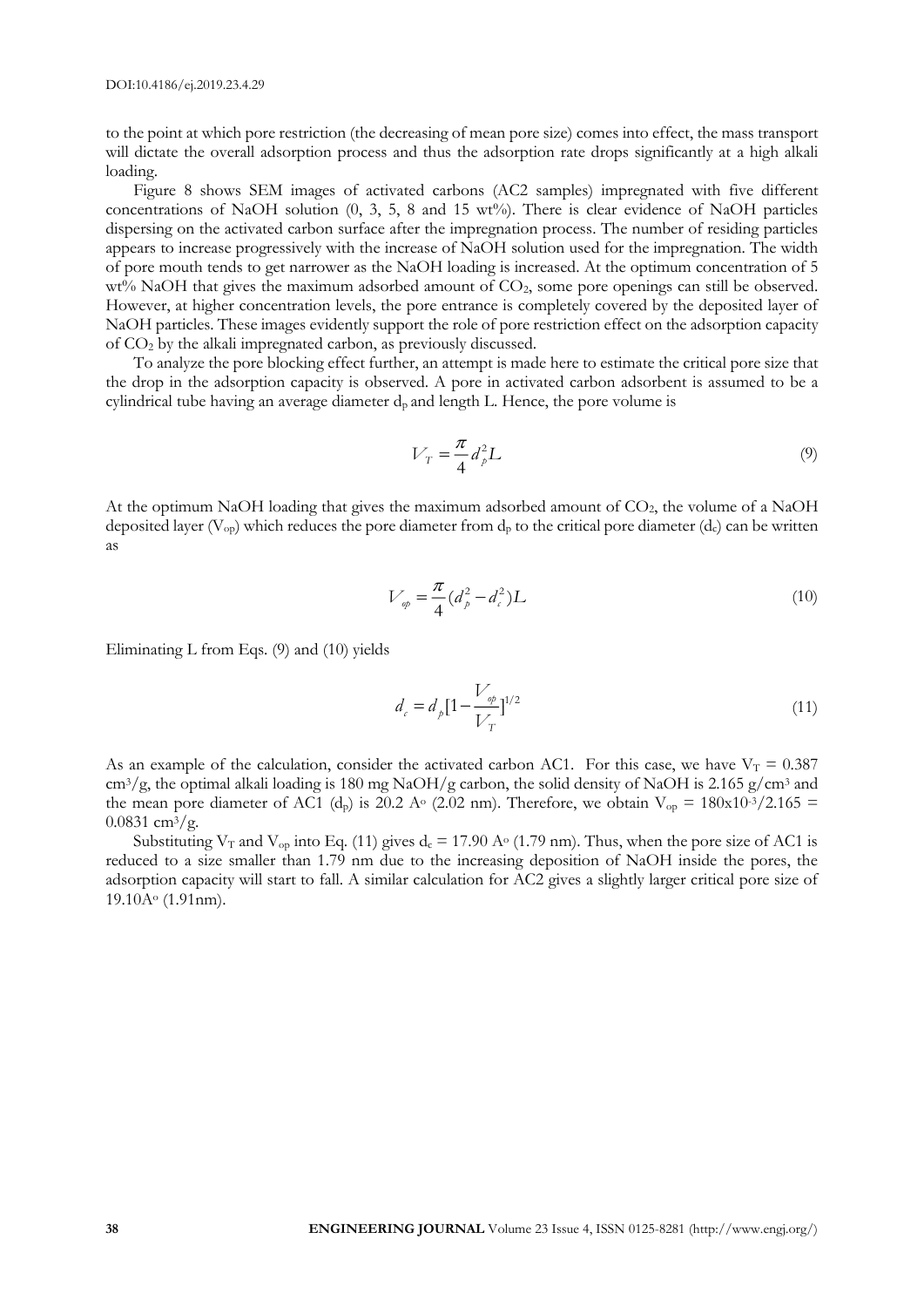

Fig. 5. Effects of NaOH loading and carbon surface area on the breakthrough time (t<sub>b</sub>) at 35 °C.



Fig. 6. Effects of NaOH loading and carbon surface area on the CO<sub>2</sub> adsorption capacity at breakthrough time at 35 °C.

Empirical expressions of polynomial type were proposed for correlating  $t_B$ ,  $q_B$  and  $q_E$  as functions of activated carbon surface area and NaOH loading, giving the results as follows

 $t_{\rm B}$  (sec) = 330 – 4.9x10<sup>-1</sup>X<sub>1</sub> – 10<sup>-3</sup>X<sub>2</sub> – 2.55x10<sup>-3</sup>X<sub>1</sub><sup>2</sup> + 1.16x10<sup>-3</sup>X<sub>1</sub>X<sub>2</sub>, R<sup>2</sup> = 0.86, SEE = 0.156 (12)  $q_B (mg/g) = 19.0 - 2.77x10^{-2}X_1 - 1.48x10^{-4}X_1^2 + 6.7x10^{-5}X_1X_2$ ,  $R^2 = 0.86$ ,  $SEE = 0.307$  (13)  $q_E(mg/g) = 14.3 - 4.4x10^{-3}X_1 + 8.4x10^{-3}X_2 - 1.39x10^{-4}X_1^2 + 4x10^{-5}X_1X_2$ ,  $R^2 = 0.83$ ,  $SEE = 0.168$  (14)

where  $X_1$  = surface area of unmodified activated carbon in the range from 766 - 1052 m<sup>2</sup>/g  $X_2$  = NaOH loading in the range from 0 - 540 mg/g  $R^2$  = regression coefficient

**ENGINEERING JOURNAL** Volume 23 Issue 4, ISSN 0125-8281 (http://www.engj.org/) **39**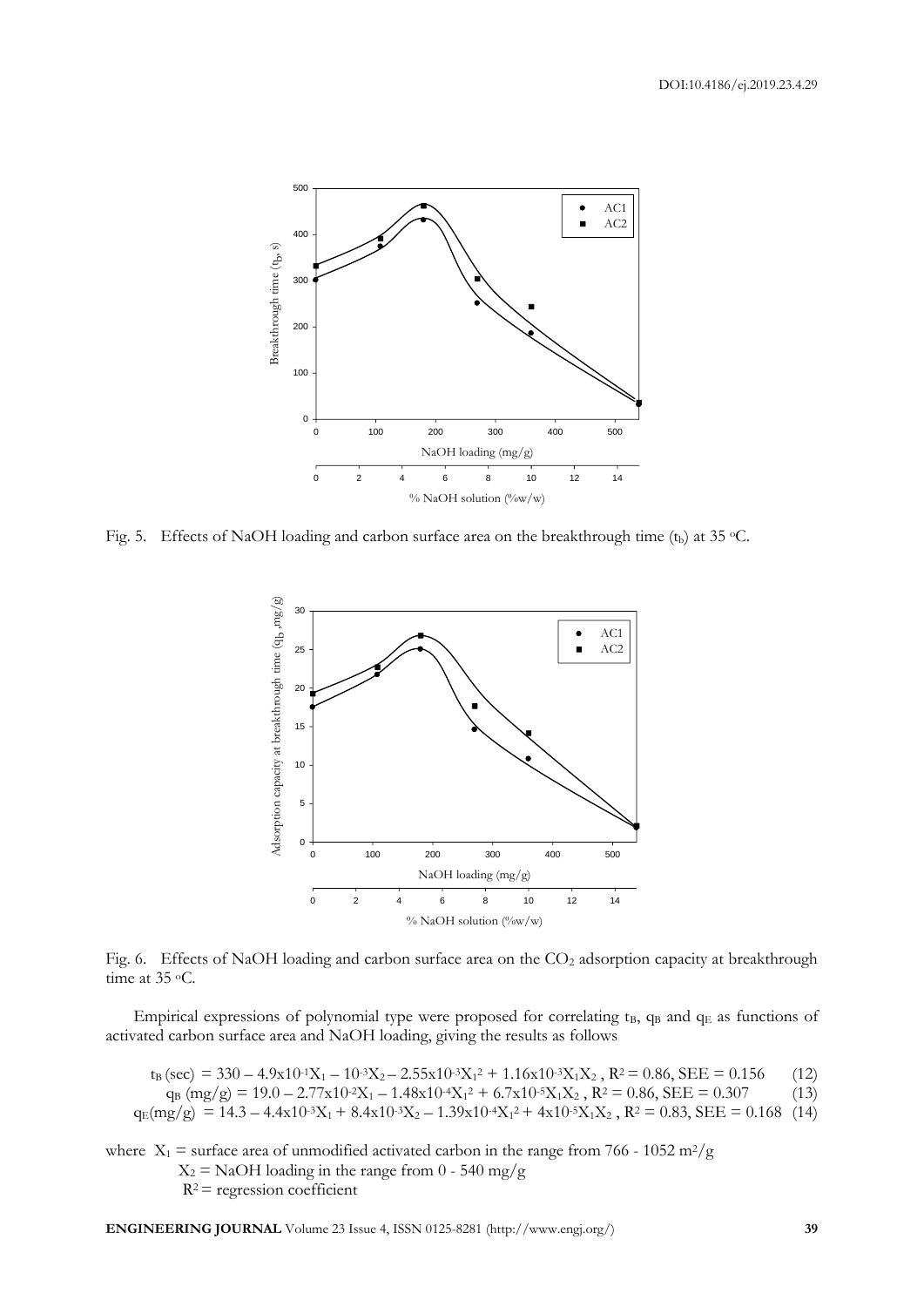SEE = overall standard error of estimate, defined as

$$
SEE = \sqrt{\sum_{i=1}^{n} \left[ \left( x_{i, \text{exp}} - x_{i, \text{cal}} \right) / x_{i, \text{cal}} \right]^2 / (N - 2)}
$$
(15)

 $x_{i,exp}$  and  $x_{i,cal}$  = experimental and calculated value of each respective parameter, respectively  $N =$  number of data points.



Fig. 7. Effects of NaOH loading and carbon surface area on the  $CO<sub>2</sub>$  adsorption capacity at equilibrium time at 35 °C

Table 3 summarizes the previous works on CO<sub>2</sub> adsorption by various alkali impregnated adsorbents in a fixed bed operation. It is observed that the alkali impregnated adsorbents can increase the CO<sub>2</sub> adsorption capacity by 25 to 300%, as compared to the use of untreated adsorbents. Diethanolamine-impregnated carbons appear to give higher selectivity toward CO<sub>2</sub> capture than with sodium hydroxide impregnation under comparable adsorption conditions. It is also interesting to note that adsorption of  $CO<sub>2</sub>$  at a relatively high temperature of 75oC by amine impregnated titanium oxides gives a substantial increase of adsorption capacity. Other operating variables such as gas-solid contact time, adsorbent pore structure and feed compositions will also have a direct effect on the overall adsorption efficiency. A comparison was made on the adsorption capacity of CO<sup>2</sup> from the present study and the work of Tan et al. [18] using coconut-shell activated carbon impregnated with NaOH. It was discovered that the alkali impregnated carbon was able to increase the amount of CO<sup>2</sup> adsorbed by 41% and 56% for this work and the work of Tan et al., respectively, although the gas velocity of the latter was much higher.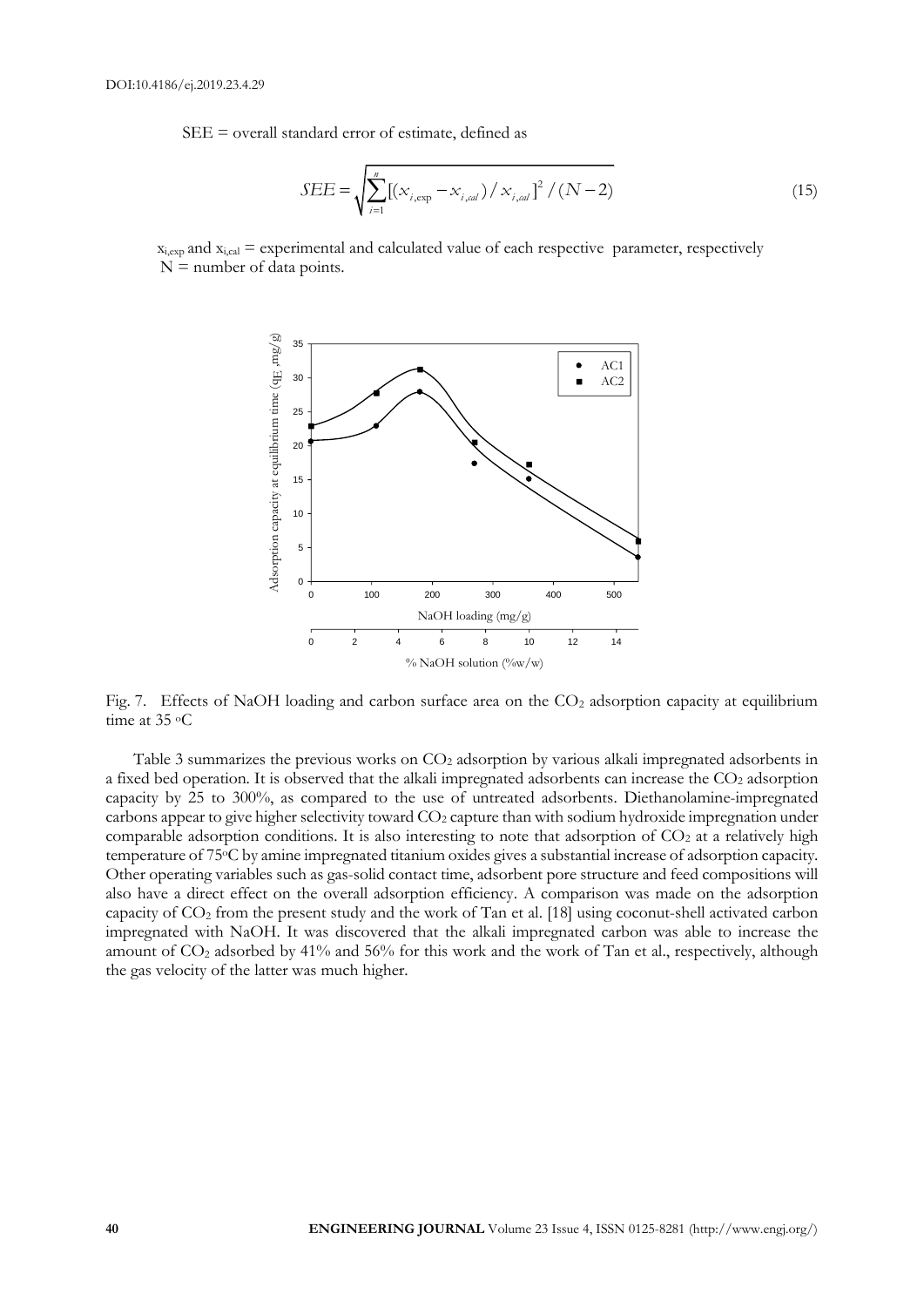

Fig. 8. SEM images of activated carbon (AC2) impregnated with different concentrations of NaOH solution, (a)  $0 \text{ wt\% NaOH},$  (b)  $3 \text{wt\%}$ , (c)  $5 \text{wt\%}$ , (c)  $8 \text{wt\%}$ , and (e) $15 \text{wt\%}$ .

# **4.3. Breakthrough Equation**

The breakthrough model of Klinkenberg (Eq. (6)) was tested against the experimental breakthrough data to check for the validity of the model and the comparison is shown plotted in Figs. 3 and 4. The accuracy of model fitting is satisfactory for  $C/C_0 \leq 0.80$ . However, there is a tendency for the model to over-predict the experimental results for  $C/C_0$  larger than 0.80. Since the practical operating time of a fixed-bed adsorption system is generally the breakthrough time at which  $C/C_0$  equals 0.05, the validity of the Klinkenberg's model for the adsorption system studied in this work is acceptable for its application in the design and scaling up for the adsorption of CO<sub>2</sub> by the impregnated activated carbons in a fixed-bed adsorber. The two model parameters, the particle-mass transfer coefficient  $(k_p)$  of the LDF equation and the Henry's constant of the linear isotherm (K), were estimated by applying a non-linear regression fitting to minimize the sum of squared errors (SSE) between the experimental and calculated breakthrough data. The effects of NaOH loading and carbon surface area on K and  $k_p$  are depicted in Fig. 9 and Fig. 10, respectively. As Fig. 9 shows, the variation of K value with respect to the changes of carbon surface area and NaOH loading follows the same trend as that of the adsorption capacity in Figs. 6 and 7. Since the Henry's constant K is a parameter that determines the affinity between the adsorbent and adsorbate molecules, this result indicates that the adsorbed amount of CO<sup>2</sup> is determined by the number of CO<sup>2</sup> molecules that are transported to the available adsorption sites. In other words, the presence of varying amount of NaOH inside the pores has a direct bearing on the mass transfer resistance (the pore restriction effect) or diffusion rate of the adsorbate molecules, and hence the adsorption capacity of CO2.

Figure 10 shows that  $k_p$  for each activated carbon decreases gradually with the increase of NaOH loading up to the value of about 180 mg/g. It is interesting to note that the loading of 180 mg/g coincides with the optimum loading for maximum adsorption capacity, as reported earlier. At higher loadings from 180 to 270  $mg/g$ ,  $k<sub>p</sub>$  drops sharply with an increasing loading and then falls almost linearly at loadings higher than 270  $mg/g$ . It is logical for  $k_p$  to approach zero at a very high loading for each activated carbon at which condition the pore is completely filled by the NaOH impregnant. This maximum NaOH loading can be roughly estimated by extrapolating the linear plot between the total pore volume of activated carbon and loading to intersect the X-axis, as demonstrated in Fig. 11. It was found that the maximum NaOH loading for AC1 and AC2 are 1,210 and 1,484 mg/g, corresponding to NaOH concentration of 33.6 and 41.2 wt%, respectively. It is also noted that k<sub>p</sub> of AC2 is larger than that of AC1 for all loadings, but the difference becomes less as the loading is progressively increasing. At relatively low NaOH loading, the larger pore volume of AC2 would allow the transport of CO<sub>2</sub> to the adsorption sites at a much faster rate. However, at higher loadings this advantage is offset by the increasing effect of pore blocking that slows down the overall adsorption process.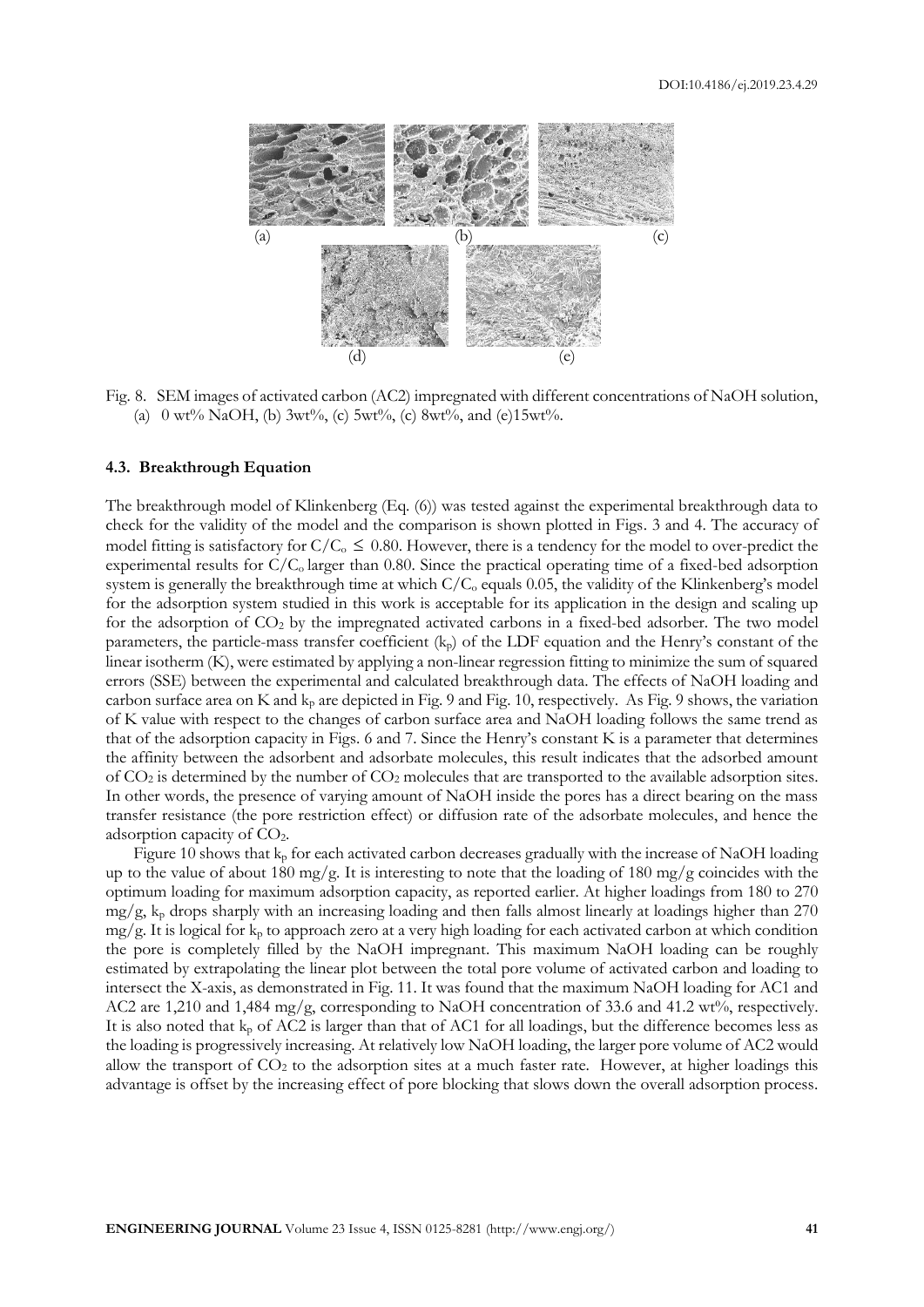| Adsorbent                                                                         | Column<br>dia.<br>(cm) | <b>Surface</b><br>area<br>AC<br>$(m^2/g)$ | <b>Bed</b><br>ht.<br>(cm) | CO <sub>2</sub><br>concn.<br>(feed)<br>$(vol\%)$ | Temp.<br>$({}^{\circ}C)$ | Gas<br>veloc.<br>(m/s) | Adsorption capacity<br>(mg/g) |                   | Ref.         |
|-----------------------------------------------------------------------------------|------------------------|-------------------------------------------|---------------------------|--------------------------------------------------|--------------------------|------------------------|-------------------------------|-------------------|--------------|
|                                                                                   |                        |                                           |                           |                                                  |                          |                        |                               | Original Impregd. |              |
| 1.NaOH<br>impregnated<br>coconut shell<br>AC                                      | 1.0                    | 1052                                      | 28.2                      | 13                                               | 35                       | 0.033                  | 22.8                          | 32.1              | This<br>work |
| 2. Diethanol<br>amine<br>impregnated<br>palm shell AC                             | 2.0                    | 800                                       | 60                        | 40                                               | 40                       | 10.6                   | 75.0                          | 92.8              | $[27]$       |
| 3. Diethanol<br>amine<br>functionalized<br>waste tea AC                           | 1.1                    |                                           | 10                        | 10                                               | 30                       | 0.05                   | 33.6                          | 53.6              | $[28]$       |
| 4. NaOH<br>impregnated<br>coconut shell<br><b>AC</b>                              | 1.1                    | 787                                       | 20                        | 20                                               | 35                       | 1.8                    | 17.5                          | 27.3              | $[18]$       |
| 5. Diethanol<br>amine<br>functionalized<br>activated<br>alumina beads             | 1.1                    | 205                                       | 5                         | 10                                               | 35                       | 0.02                   |                               | 55                | [29]         |
| 6. Palm shell<br><b>AC</b><br>impregnated<br>with sterically<br>hindered<br>amine | 2.0                    | 822                                       | 10                        | 30                                               | 40                       | 3.2                    | 37.1                          | 64                | $[30]$       |
| 7. Amine<br>impregnated<br>titanium<br>oxides                                     | 0.6                    | 930                                       | $\mathbf{2}$              | 10                                               | 75                       | 0.02                   | 20.0                          | 91.5              | $[31]$       |
| 8. NaOH<br>modified<br>activated<br>alumina                                       | 1.1                    | 207                                       | 5                         | 15                                               | 35                       | 0.02                   | 19.6                          | 51.9              | $[32]$       |

Table 3. Typical adsorption capacity of CO<sub>2</sub> in a fixed bed of alkali impregnated adsorbents.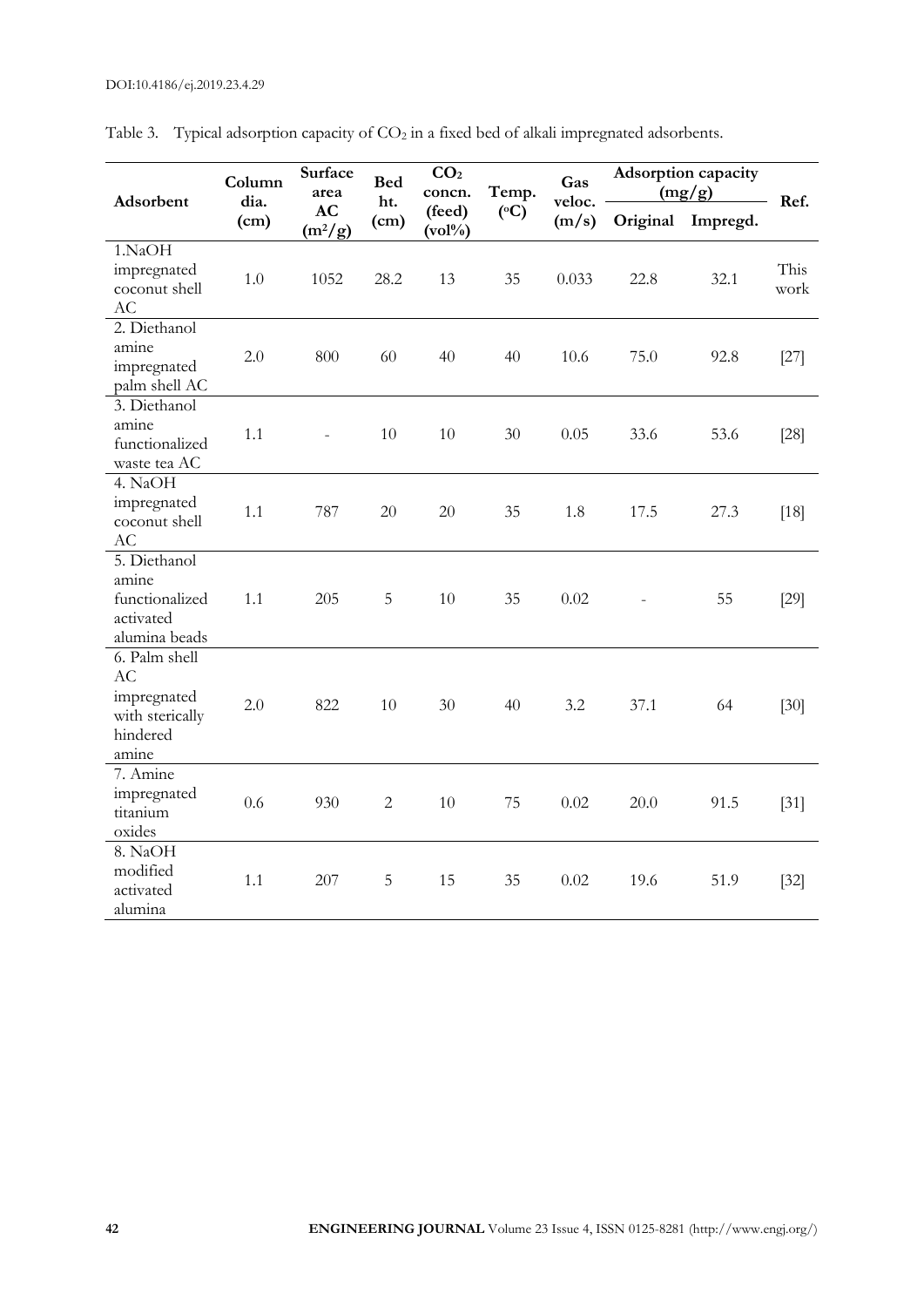

Fig. 9. Effects of NaOH loading and carbon surface area on Henry's constant of linear isotherm at 35 °C.



Fig. 10. Effects of NaOH loading and carbon surface area on particle mass transfer coefficient at 35 °C.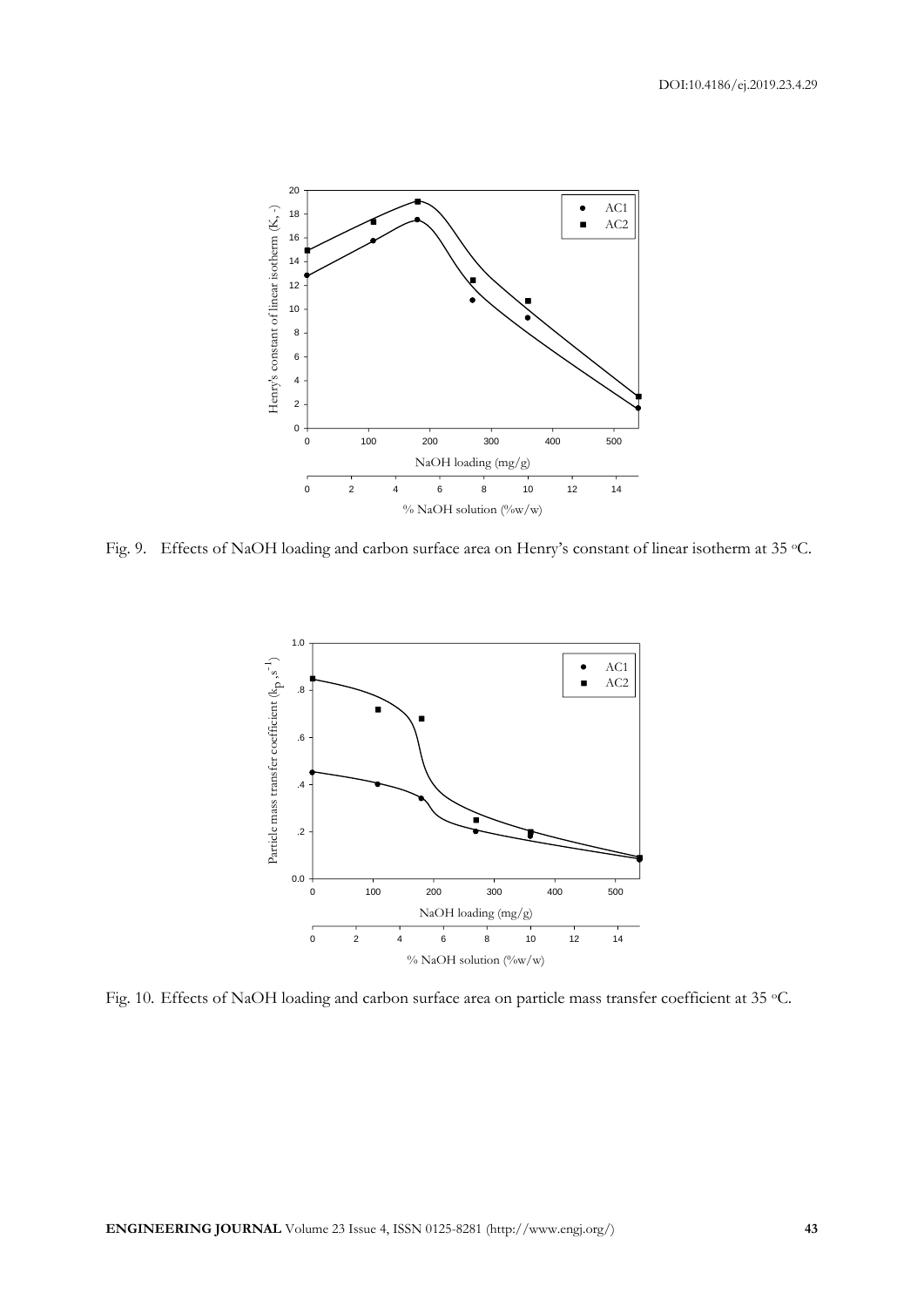

Fig. 11. Variation of total pore volume with NaOH loading for activated carbon AC1 and AC2.

There are two expressions that can be used to arrive at the rate of adsorption  $\left(\frac{\partial q}{\partial t}\right)$  by a porous adsorbent. The first equation is the linear driving force model characterized by the particle mass transfer coefficient  $(k_p)$ , as shown in Eq. (5). Another equation is derived from the mass balance equation performed on an adsorbate inside a spherical adsorbent, that is,

$$
\frac{\partial q}{\partial t} = \frac{D_e}{r^2} \frac{\partial}{\partial r} \left[ \frac{r^2 \partial q}{\partial r} \right]
$$
(16)

where  $D_e$  is the effective diffusivity that characterizes the diffusive flux of an adsorbate inside the particle and q is the adsorbed-phase concentration. Both  $D_e$  and  $k_p$  are related according to Eq. (7), as shown previously.



Fig. 12. Effects of NaOH loading and carbon surface area on the effective pore diffusivity  $(D_e)$  at 35 °C.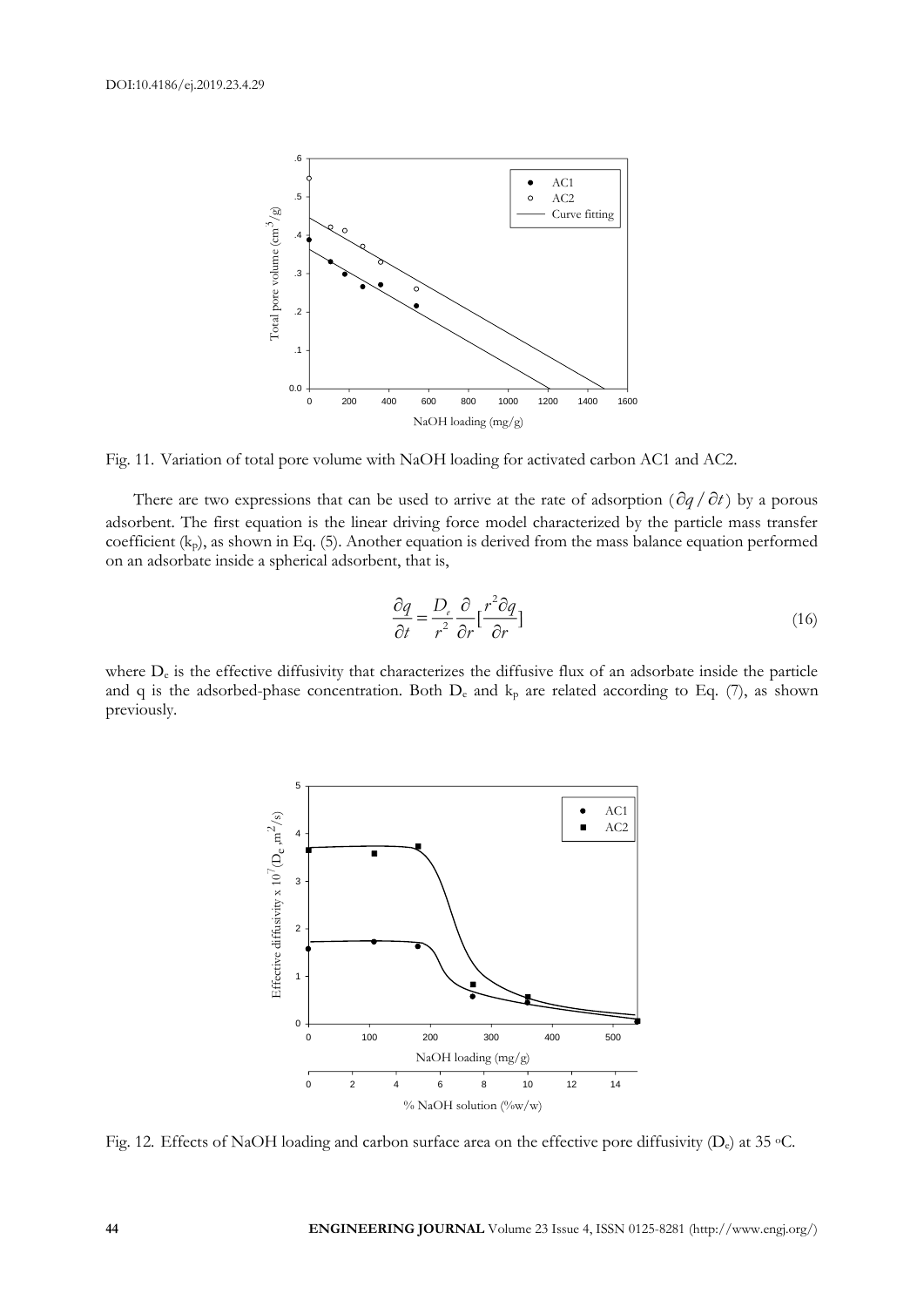The effect of NaOH loading and surface area of the adsorbents on  $D_e$  is shown in Fig. 12. The variation trend of  $D_e$  resembles that of  $k_p$  in Fig. 10, except that  $D_e$  remains relatively constant for loading below the critical loading of 180 mg NaOH/g carbon. This indicates that the increased deposition of NaOH has virtually no effect on the transport flux through the internal pores. Also, in this region AC2 shows a greater diffusivity than that of the AC1 carbon  $(3.8x10^{-7} \text{ vs. } 1.57x10^{-7} \text{ m}^2/\text{s})$ , due principally to its larger pore volume and pore size. Again, at a very high alkali loading the transport flux of adsorbate to the adsorption sites will drop dramatically, causing the effective diffusivity to approach zero.

It has been reported by a number of investigators that the fixed-bed adsorption of  $CO<sub>2</sub>$  on the surface of alkali impregnated activated carbon at temperatures lower than 40oC involves the physical interaction forces  $[18, 28, 29, 32]$ , as demonstrated by the decreased amount of  $CO<sub>2</sub>$  adsorption with an increasing adsorption temperature. On the contrary, Kongnoo et al.  $[27]$  reported a consistent increase of  $CO<sub>2</sub>$ adsorption with the increase of temperature over the range from 40-70oC, indicating the chemisorption of adsorbent-adsorbate interaction. From this finding, it could be deduced that the demarcation between physical and chemical adsorption of CO<sup>2</sup> by alkali impregnated activated carbons should occur at the temperature in the vicinity of 40oC.

Based on the above argument, the adsorption of  $CO<sub>2</sub>$  by the alkali-impregnated activated carbon in this work could be by physical interaction forces since the adsorption tests were conducted at 35°C. To check this further for the nature of adsorbent-adsorbate interaction forces, the equilibrium adsorption isotherms of  $CO<sub>2</sub>$ by AC2 and AC2-5 were measured at 0 and 20 °C using a surface area analyzer (ASAP2020, Micromeritics, US). The results are shown in Fig. 13. It is noted that the amount of  $CO<sub>2</sub>$  adsorbed decreases with the increase of adsorption temperature for both types of activated carbon, indicating that the adsorption of  $CO<sub>2</sub>$  in the virgin activated carbon and activated carbon loaded with NaOH over this low temperature range does occur by physical interaction forces. It is further observed that the shape of  $CO<sub>2</sub>$  isotherms up to the relative pressure of 0.03 resembles that of  $N_2$  isotherms in the low pressure range as shown in Fig. 2, suggesting that the adsorption of  $N_2$  and  $CO_2$  occur in small micropores of the activated carbon.

For physical adsorption, there are two diffusion mechanisms of an adsorbate inside the pores of an adsorbent, namely pore diffusion through the internal pore space as characterized by the pore diffusivity  $(D_p)$ and the surface diffusion as characterized by the surface diffusivity  $(D<sub>s</sub>)$ . The correlation of the effective diffusivity  $(D_e)$  with  $D_p$  and  $D_s$  is by the following equation [33],

$$
D_e = \frac{\varepsilon_p D_p + (1 - \varepsilon_p) K D_s}{\varepsilon_p + (1 - \varepsilon_p) K}
$$
\n(17)

The pore diffusivity  $(D_p)$  was first estimated from Eq. (18) and followed by the computation of  $D_s$  via Eq. (17), knowing the value of  $D_e$  and  $D_p$ .

$$
D_p = [(1/D_{m,eff}) + (1/D_{k,eff})]^{-1}
$$
\n(18)

where  $D_{m, eff}$  = effective molecular diffusivity of  $CO_2 = \epsilon_p D_m / \tau$ 

- $D_{k,eff}$  = effective Knudsen diffusivity =  $\varepsilon_p D_k / \tau^2$ 
	- $D_m$  = molecular diffusivity of  $CO<sub>2</sub>$
	- $D_k$  = Knudsen diffusivity of  $CO_2$
	- $\varepsilon_p$  = particle porosity that is dependent on NaOH loading

 $\tau$  = tortuosity factor = 5.75 for activated carbon [34]

Figure 14 shows typical variation of the three transport properties  $(D_e, D_p$  and  $D_s$ ) for activated carbon AC1 as a function of NaOH loading. Both  $D_p$  and  $D_s$  have a general tendency to decrease with an increasing NaOH loading as expected. Also, it is seen that the surface diffusivity has a value close to that of the effective diffusivity and its value is about two orders of magnitude larger than that of the pore diffusivity. From these results, it can be concluded that surface diffusion is the major mechanism of CO<sub>2</sub> transport in coconut-shell activated carbon impregnated with NaOH, resulting from the large adsorbate concentration on the pore surface caused by the strong interaction of  $CO<sub>2</sub>$  molecules and NaOH active sites.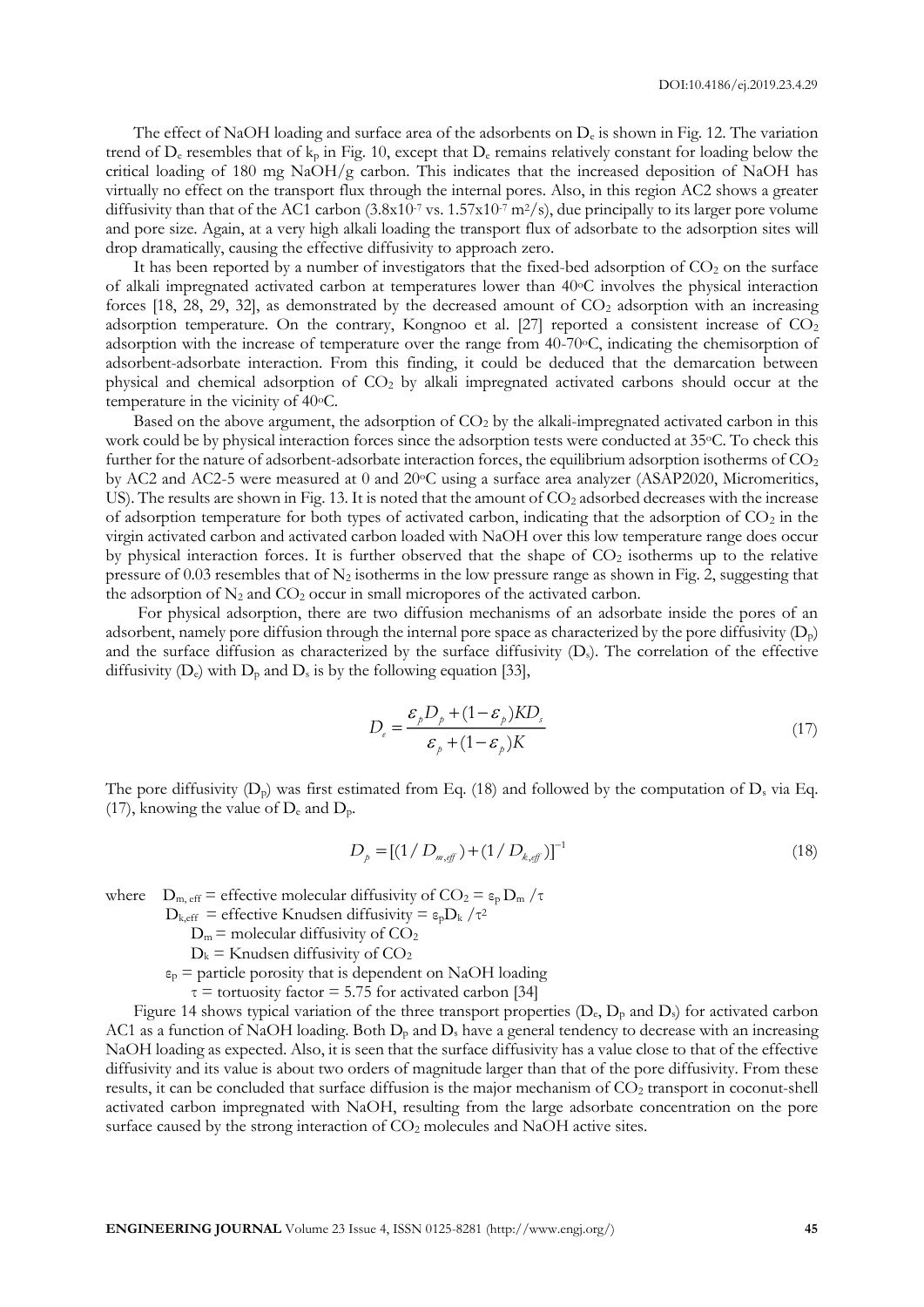

Fig. 13. CO<sup>2</sup> adsorption isotherms of the original activated carbon (AC2) and activated carbon impregnated with 5 wt% NaOH (AC2-5), showing the effect of temperature on the  $CO<sub>2</sub>$  adsorbed amounts (saturation vapour pressures of CO<sub>2</sub> at 0°C and 20°C are 3.5 MPa and 5.7 MPa, respectively).



Fig. 14. Effect of NaOH loading on  $D_e$ ,  $D_p$  and  $D_s$  for the diffusion of  $CO_2$  in activated carbon AC1.

## **5. Conclusion**

Fixed-bed adsorption of CO<sub>2</sub> by coconut-shell activated carbon impregnated with NaOH showed improved adsorption efficiency, as compared to the unmodified one. The adsorption dynamic parameters of the fixed bed, including the breakthrough time, the adsorbed capacity at the breakthrough time and the adsorbed capacity at equilibrium, were found to increase with the increase of NaOH loading and passed through a maximum value at approximately the same loading of 180 mg NaOH/g carbon. The maximum adsorbed capacity of  $CO<sub>2</sub>$  was  $40\%$  higher for the impregnated carbon, when compared with the original unmodified carbon. Activated carbon with larger pore volume and surface area can adsorb more CO<sub>2</sub> due to the larger number of available active sites. The pore blocking effect was hypothesized to be responsible for the fall of adsorbed capacity at a relatively high alkali loading. The breakthrough equation based on the LDF model, known as the Klinkenberg's equation, could predict the experimental breakthrough data very well up to the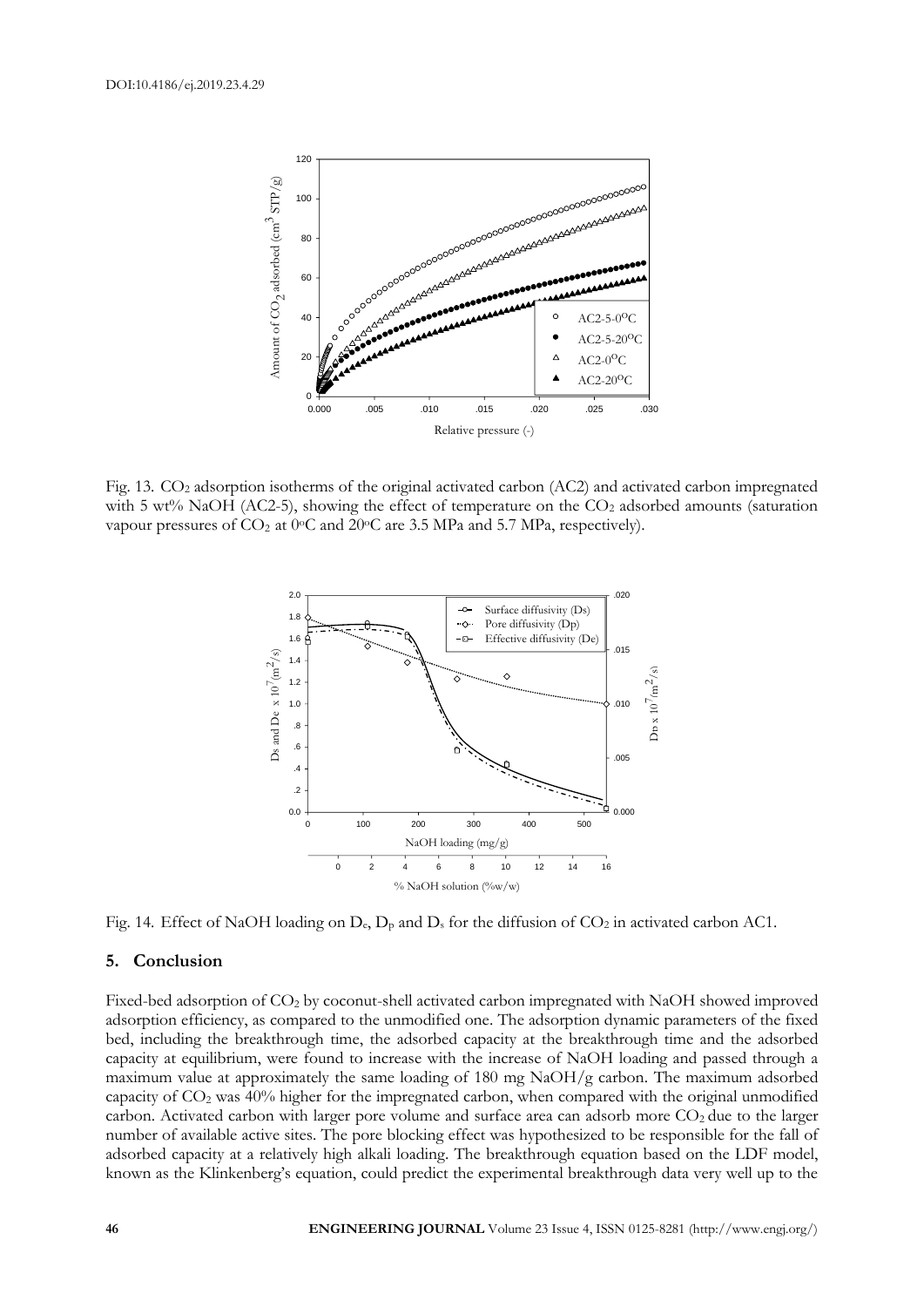exit concentration ratio ( $C/C<sub>o</sub>$ ) of 0.80. The model parameters ( $k<sub>p</sub>$  and K) varied with NaOH loading in a similar fashion to that of the adsorption capacity. Further analysis of the breakthrough model's parameters showed that surface diffusion is the dominant transport mechanism of  $CO<sub>2</sub>$  inside the pores of activated carbon and the value of surface diffusivity was about two orders of magnitude larger than the pore diffusivity for the parallel diffusion of adsorbate through the pore space.

# **Acknowledgements**

The support of this work in form of graduate scholarship to SN from Suranaree University of Technology is gratefully acknowledged.

## **References**

- [1] Y. C. Chiang and R. S. Juang, "Surface modification of carbonaceous materials for carbon dioxide adsorption: A review," *Journal of the Taiwan Institute of Chemical Engineers*, vol. 71, pp. 214-234, 2017.
- [2] B. Metz, O. Davidson, H. de Coninck, M. Loos, and L. Meyes, *Intergovernmental Panel on Climate Change (IPCC). Special Report on Carbon Dioxide Capture and Storage*, Cambridge, UK and New York, USA: Cambridge University Press, 2005.
- [3] Science Daily. (2018). *Carbon Dioxide Emissions from Power Plants Rated Worldwide* [Online]. Available: www.sciencedaily.com/releases/2007/11/071114163448.htm
- [4] D. Y. C. Leung, G. Caramanna, and M. M. Marotq-Vales, "An overview of current status of carbon dioxide capture and storage technologies," *Renewable and Sustainable Energy Reviews*, vol. 39, pp. 426-443, 2014.
- [5] N. A. Rashidi and S. Yusup, "An overview of activated carbon utilization for the post-combustion carbon dioxide capture," *Journal of CO<sup>2</sup> utilization*, vol. 13, pp. 1-16, 2016.
- [6] A. L. Chaffee, G. P. Knowles, Z. Liang, I. Zhang, P. Xiao, and P. A. Webley, "CO2 capture by adsorption: Materials and process development," *International Journal of Greenhouse Gas Control*, vol. 1, pp. 11-18, 2007.
- [7] A. L. Yaumi, M. Z. Abu Bakar, and B. H. Hameed, "Melamine-nitrogenated mesoporous activated carbon derived from rice husk for carbon dioxide adsorption in fixed-bed," *Energy*, vol. 155, pp. 46-55, 2018.
- [8] A. E. Creamer, B. Gao, and S. Wang, "Carbon dioxide capture using various metal oxyhydroxidebiochar composites," *Chemical Engineering Journal*, vol. 283, pp. 826-832, 2016.
- [9] J. Singh, H. Bhunia, and S. Bagu, "Synthesis of porous carbon monolith adsorbents for carbon dioxide capture: Breakthrough adsorption study," *Journal of the Taiwan Institute of Chemical Engineers*, vol. 89, pp. 140-150, 2018.
- [10] O. Boujibar, A. Souikny, F. Ghamouss, O. Achak, M. Dahbi, and T. Chafik, "CO2 capture using Ncontaining nanoporous activated carbon obtained from argan fruit shell," *Journal of Environmental Chemical Engineering*, vol. 6, pp. 1995-2002, 2018.
- [11] N. A. Rashidi, S. Yusup, and A. Borhan, "Development of novel low-cost activated carbon for carbon dioxide capture," *International Journal of Chemical Engineering and Applications*, vol. 5, pp. 90-94, 2014.
- [12] A. S. Ello, L. K. C. de Souza, A. Trokourey, and M. Jaroniec, "Coconut shell-based microporous carbons for CO<sup>2</sup> capture," *Microporous and Mesoporous Materials*, vol. 180, pp. 280-283, 2013.
- [13] E. David and J. Kopac, "Activated carbon derived from residual biomass pyrolysis and their CO<sup>2</sup> adsorption study," *Journal of Analytical and Applied Pyrolysis*, vol. 110, pp. 322-332, 2014.
- [14] S. Shahkarami, R. Azargohar, A. K. Dalai, and J. Soltan, "Breakthrough CO<sup>2</sup> adsorption in bio-based activated carbon," *Journal of Environmental Science*, vol. 34, pp. 68-76, 2015.
- [15] B. S. Caglayan and A. E. Aksoylu, "CO<sup>2</sup> adsorption on chemically modified activated carbon," *Journal of Hazardous Materials*, vol. 252-253, pp. 19-28, 2013.
- [16] D. Das and B. C. Meikap, "Comparison of adsorption capacity of mono-ethanolamine and diehanolamine impregnated activated carbon in a multi-stage fluidized bed reactor for carbon-dioxide capture," *Fuel*, vol. 224, pp. 47-56, 2018.
- [17] Z. Chen, S. Deng, H. Wei, B. Wang, J. Huang, and G. Yu, "Activated carbons and amine-modified materials for carbon dioxide capture—A review," *Frontiers of Environmental Science & Engineering*, vol. 7, pp. 326-340, 2013.